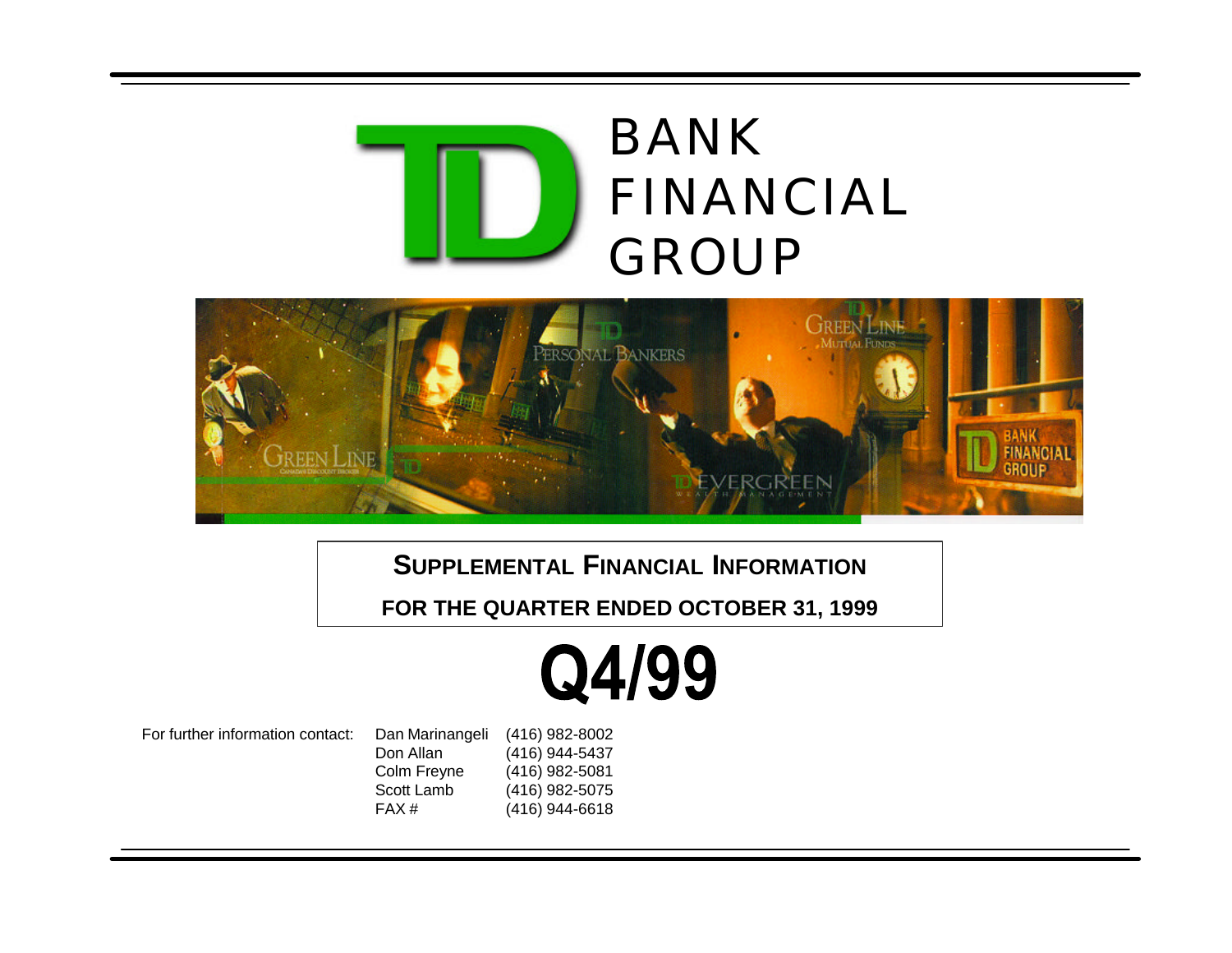# **TD BANK FINANCIAL GROUP Q4/99**

# **SUPPLEMENTAL FINANCIAL INFORMATION (unaudited) FOR THE QUARTER ENDED OCTOBER 31, 1999**

**INDEX**

<span id="page-1-0"></span>

|                                               | <b>Page</b> |                                                     | Page |
|-----------------------------------------------|-------------|-----------------------------------------------------|------|
| <b>Highlights</b>                             | 1           | Goodwill                                            | 9    |
| <b>Shareholder Value</b>                      | $\mathbf 2$ | Net Interest Income                                 | 10   |
| <b>Net Income</b>                             | 3           | <b>Other Income</b>                                 | 11   |
| <b>Business Segments:</b>                     |             | <b>Non-Interest Expenses</b>                        | 12   |
| <b>Net Income by Major Business Segments:</b> |             | <b>Balance Sheet</b>                                | 13   |
| - Total Bank                                  | 4           | <b>Assets Under Administration</b>                  | 13   |
| - Personal & Commercial                       | 5           | Analysis of Change in Shareholders' Equity          | 14   |
| - Wealth Management Services                  | 6           | <b>Risk-Weighted Assets</b>                         | 15   |
| - TD Securities                               | 7           | <b>Capital</b>                                      | 15   |
| NII, Margins, Rates and Other Statistics      | 8           | <b>Derivatives</b>                                  | 16   |
| <b>Interest Rate Sensitivity</b>              | 9           | Net Impaired Loans by Sector and General Allowances | 17   |
| <b>Securities Surplus (Deficit) Over Book</b> | 9           | <b>Cash Basis Measurements</b>                      | 18   |
| <b>Deferred Revenue</b>                       | 9           |                                                     |      |
| <b>Group Finance</b>                          |             |                                                     |      |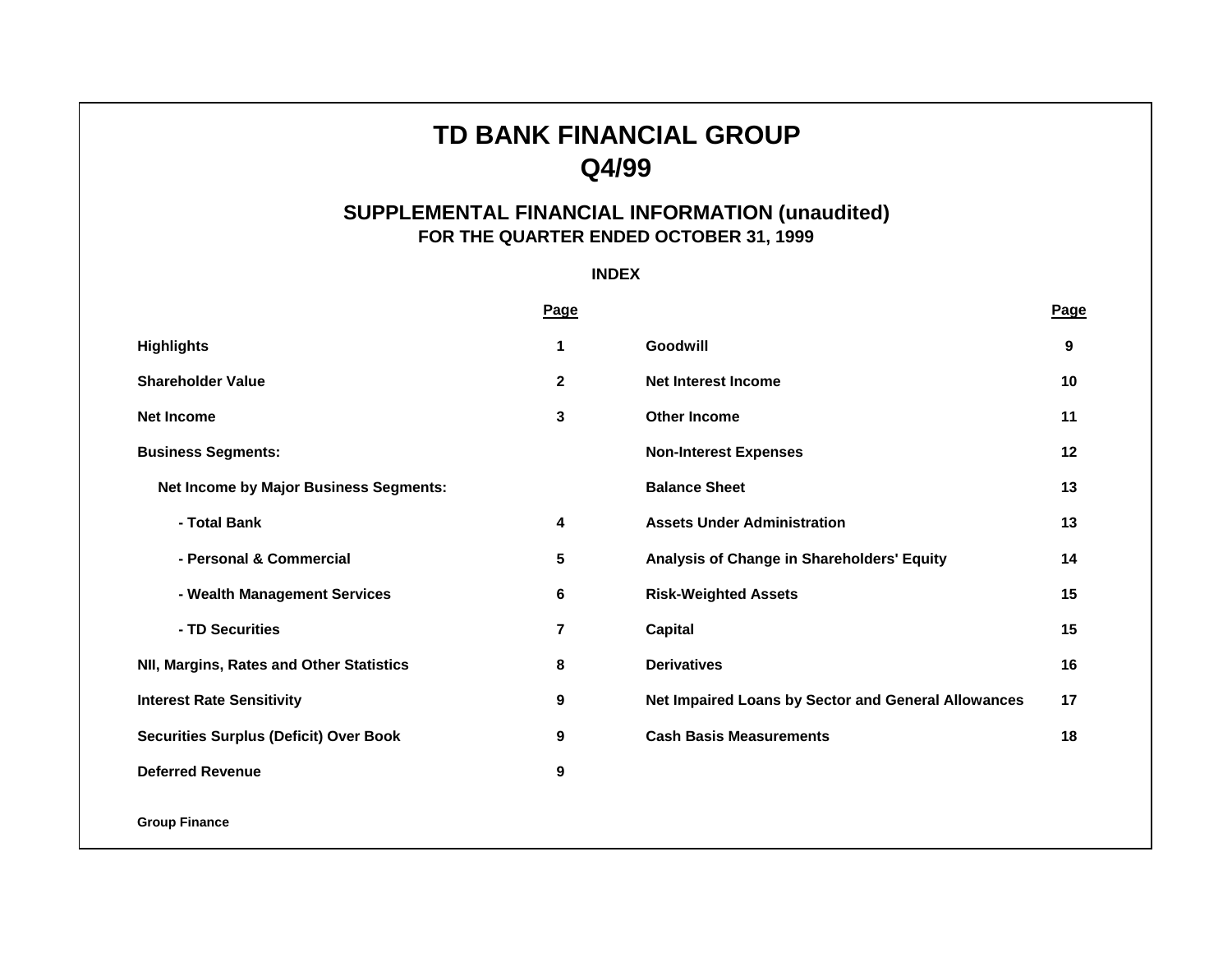#### **HIGHLIGHTS**

<span id="page-2-0"></span>

|                                                                   |                |         |        |         |        |         |              |         |       | <b>QUARTER</b> |         |                 |              |        |             |                 | <b>FULL YEAR</b> |             |
|-------------------------------------------------------------------|----------------|---------|--------|---------|--------|---------|--------------|---------|-------|----------------|---------|-----------------|--------------|--------|-------------|-----------------|------------------|-------------|
|                                                                   | <b>LINE</b>    | 1997    |        |         |        |         |              | 1998    |       |                |         |                 |              | 1999   |             |                 |                  |             |
|                                                                   | #              | 4       |        |         | 1      |         | $\mathbf{2}$ |         | 3     | 4              | 1       |                 | $\mathbf{2}$ |        | 3           | 4               | 1998             | 1999        |
| Results of operations (\$ millions)                               |                |         |        |         |        |         |              |         |       |                |         |                 |              |        |             |                 |                  |             |
| Net income - cash basis                                           |                | \$      | 296    | \$      | 327    | \$      | 315          | \$      | 297   | \$<br>244      | \$      | 323             | \$           | 358    | \$1,484     | 860             | \$1,183          | \$3,025     |
| Net income - accrual basis                                        | $\overline{2}$ |         | 289    |         | 293    |         | 307          |         | 287   | 234            |         | 312             |              | 348    | 1,473       | 848             | 1,121            | 2,981       |
| Net interest income (TEB)                                         | 3              |         | 798    |         | 810    |         | 772          |         | 784   | 774            |         | 838             |              | 752    | 779         | 804             | 3,140            | 3,173       |
| Total revenue (TEB)*                                              | 4              | 1.686   |        |         | 1.517  |         | 1.600        |         | 1.789 | 1.431          |         | 1.775           | 1.796        |        | 1.844       | 1.850           | 6.337            | 7,265       |
| Per common share                                                  |                |         |        |         |        |         |              |         |       |                |         |                 |              |        |             |                 |                  |             |
| Net income - cash basis                                           | 5              | \$      | .49    | \$      | .53    |         | .52          | \$      | .48   | \$<br>.39      | \$      | .53             | \$           | .58    | 2.48<br>\$  | 1.39            | \$<br>1.92       | \$<br>4.98  |
| Net income - cash basis - excluding special gains*                | 6              |         | .49    |         | .53    |         | .52          |         | .48   | .39            |         | .53             |              | .58    | .66         | .62             | 1.92             | 2.39        |
| Net income - accrual basis                                        | $\overline{7}$ |         | .48    |         | .48    |         | .50          |         | .46   | .37            |         | .51             |              | .56    | 2.46        | 1.37            | 1.81             | 4.90        |
| Net income - accrual basis - excluding special gains*             | 8              |         | .48    |         | .48    |         | .50          |         | .46   | .37            |         | .51             |              | .56    | .64         | .60             | 1.81             | 2.31        |
| Financial position (\$ billions)                                  |                |         |        |         |        |         |              |         |       |                |         |                 |              |        |             |                 |                  |             |
| Total assets                                                      | 9              | \$163.9 |        | \$177.0 |        | \$189.5 |              | \$208.7 |       | \$181.8        | \$213.5 |                 | \$208.0      |        | \$222.5     | \$214.4         | \$181.8          | \$214.4     |
| Total common equity                                               | 10             |         | 6.8    |         | 7.0    |         | 7.2          |         | 7.5   | 7.7            |         | 7.8             |              | 7.9    | 9.4         | 10.7            | 7.7              | 10.7        |
| Other (\$ millions)                                               |                |         |        |         |        |         |              |         |       |                |         |                 |              |        |             |                 |                  |             |
| Net interest margin (TEB)                                         | 11             |         | 2.31 % |         | 2.21 % |         | 2.04 %       |         | 1.88% | 1.72%          |         | 1.84 %          |              | 1.70 % | 1.63%       | 1.66%           | 1.95 %           | 1.70%       |
| Net impaired loans                                                | 12             | \$      | (79)   | \$      | 84     | \$      | (78)         | \$      | (321) | \$<br>(259)    | \$      | (431)           | \$           | (427)  | \$<br>(411) | (257)           | \$<br>(259)      | \$<br>(257) |
| Net impaired loans as a % of net loans**                          | 13             |         | (.1)%  |         | $.1\%$ |         | (.1)%        |         | (.3)% | (.3)%          |         | (.4)%           |              | (.4)%  | (.4)%       | (.3)%           | (.3)%            | (.3)%       |
| PCL as a % of net average loans**                                 | 14             |         | 1.09   |         | .27    |         | .28          |         | 1.11  | .25            |         | .71             |              | .31    | .10         |                 | .48              | .28         |
| PCL excluding special charge as a % of net average loans**        | 15             |         | .18    |         | .27    |         | .28          |         | .26   | .25            |         | .30             |              | .31    | .10         |                 | .27              | .18         |
| Securities - surplus over book                                    | 16             | \$      | 674    | \$      | 753    | \$      | 965          | \$      | 770   | \$<br>477      | \$      | 900             | \$1,534      |        | \$1,239     | 394             | \$<br>477        | \$<br>394   |
| Tier 1 capital ratio                                              | 17             |         | 6.6%   |         | 7.1%   |         | 7.1%         |         | 7.3%  | 7.2%           |         | 7.0%            |              | 7.0%   | 8.7%        | 10.1%           | 7.2%             | 10.1%       |
| Total capital ratio                                               | 18             |         | 10.2   |         | 10.8   |         | 10.7         |         | 11.2  | 11.0           |         | 10.6            | 10.6         |        | 12.1        | 13.3            | 11.0             | 13.3        |
| Efficiency ratio-excluding non-cash charges*** and one time gains | 19             | 63.8    |        |         | 59.7   |         | 61.0         |         | 64.3  | 70.6           |         | 61.7            | 62.7         |        | 61.4        | 64.4            | 63.8             | 62.6        |
| Number of full-time equivalent staff at period end                | 20             | 28,001  |        |         | 28,582 |         | 29,445       | 29,920  |       | 29,236         | 29,394  |                 | 30,186       |        | 30,898      | 30,636          | 29,236           | 30,636      |
| Number of retail bank and brokerage outlets                       | 21             | 1,115   |        |         | 1,147  |         | 1,146        |         | 1,153 | 1,185          | 1,188   |                 | 1,177        |        | 1,173       | 1,187           | 1,185            | 1,187       |
| Rating of senior debt: Moody's                                    | 22             | Aa2     |        |         | Aa2    |         | Aa2          |         | Aa2   | Aa3            |         | Aa <sub>3</sub> | Aa3          |        | Aa3         | Aa <sub>3</sub> | Aa3              | Aa3         |
| Standard and Poor's                                               | 23             | AA      |        |         | AA     |         | AA           |         | AA    | AA             |         | AA              | AA-          |        | AA-         | AA-             | AA               | AA-         |

\* Excludes gain on sale of TD Waterhouse Group Inc. and Knight/Trimark.

\*\* Includes customers' liability under acceptances.

\*\*\* Goodwill and identified intangible amortization resulting from business combinations.

The per share figures have been adjusted to reflect the one-for-one stock dividend paid on July 31,1999.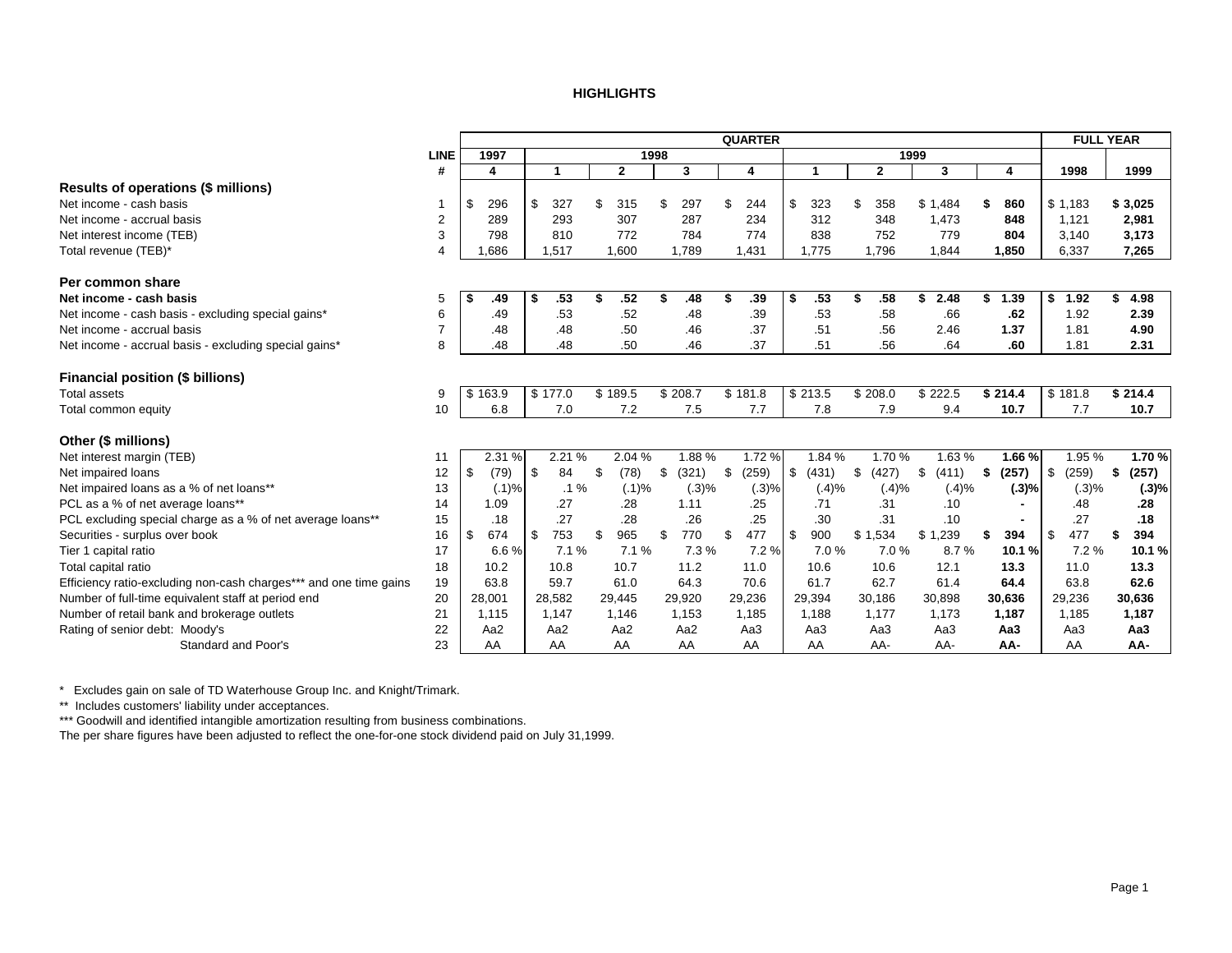#### **SHAREHOLDER VALUE**

<span id="page-3-0"></span>

|                                                                      |             |           |           |              |       | <b>QUARTER</b> |           |              |           |            | <b>FULL YEAR</b> |        |
|----------------------------------------------------------------------|-------------|-----------|-----------|--------------|-------|----------------|-----------|--------------|-----------|------------|------------------|--------|
|                                                                      | <b>LINE</b> | 1997      |           | 1998         |       |                |           | 1999         |           |            |                  |        |
|                                                                      | #           | 4         |           | $\mathbf{2}$ | 3     | 4              |           | $\mathbf{2}$ | 3         | 4          | 1998             | 1999   |
| Per common share                                                     |             |           |           |              |       |                |           |              |           |            |                  |        |
| Net income - cash basis                                              |             | \$<br>.49 | \$<br>.53 | .52          | .48   | .39            | \$<br>.53 | .58          | 2.48<br>S | \$<br>1.39 | \$1.92           | 4.98   |
| Net income - cash basis - excluding special gains*                   |             | .49       | .53       | .52          | .48   | .39            | .53       | .58          | .66       | .62        | 1.92             | 2.39   |
| Net income - accrual basis                                           | 3           | .48       | .48       | .50          | .46   | .37            | .51       | .56          | 2.46      | 1.37       | 1.81             | 4.90   |
| Net income - accrual basis - excluding special gains*                |             | .48       | .48       | .50          | .46   | .37            | .51       | .56          | .64       | .60        | 1.81             | 2.31   |
| <b>Dividends</b>                                                     | 5           | .14       | .16       | .16          | .17   | .17            | .17       | .17          | .19       | .19        | .66              | .72    |
| Book value                                                           | 6           | 11.38     | 11.81     | 12.06        | 12.60 | 12.94          | 13.13     | 13.26        | 15.77     | 17.25      | 12.94            | 17.25  |
| Closing market price                                                 |             | 25.83     | 26.80     | 32.65        | 29.83 | 22.95          | 31.50     | 38.93        | 29.80     | 33.75      | 22.95            | 33.75  |
| <b>Financial ratios and statistics</b>                               |             |           |           |              |       |                |           |              |           |            |                  |        |
| ROE - cash basis on tangible equity                                  | 8           | 18.7%     | 20.2%     | 19.6%        | 17.3% | 13.6%          | 17.8%     | 20.1%        | 74.9%     | 36.2%      | 17.6 %           | 38.1 % |
| ROE - cash basis on tangible equity - excluding special gains*       | 9           | 18.7      | 20.2      | 19.6         | 17.3  | 13.6           | 17.8      | 20.1         | 19.9      | 16.1       | 17.6             | 18.3   |
| ROE - cash basis on total equity                                     | 10          | 17.2      | 18.3      | 17.8         | 15.5  | 12.2           | 16.0      | 18.2         | 68.4      | 33.5       | 15.9             | 34.8   |
| ROE - cash basis on total equity - excluding special gains*          | 11          | 17.2      | 18.3      | 17.8         | 15.5  | 12.2           | 16.0      | 18.2         | 18.2      | 14.9       | 15.9             | 16.7   |
| Return on assets                                                     | 12          | .73       | .67       | .68          | .58   | .45            | .58       | .68          | 2.70      | 1.55       | .59              | 1.40   |
| Return on risk-weighted assets                                       | 13          | 1.14      | 1.14      | 1.23         | 1.10  | .89            | 1.15      | 1.28         | 5.27      | 3.07       | 1.09             | 2.73   |
| Dividend yield (1)                                                   | 14          | 2.5       | 2.1       | 1.9          | 2.0   | 2.7            | 2.5       | 1.8          | 2.0       | 2.3        | 2.4              | 2.1    |
| Common dividend payout ratio - cash basis - excluding special gains* | 15          | 28.9      | 30.1      | 31.1         | 35.4  | 43.5           | 32.4      | 29.1         | 28.8      | 31.1       | 34.4             | 30.3   |
| Closing market price to book value                                   | 16          | 2.27      | 2.27      | 2.71         | 2.37  | 1.77           | 2.40      | 2.94         | 1.89      | 1.96       | 1.77             | 1.96   |
| Price earnings ratio (2) - cash basis - excluding special gains*     | 17          | 13.8      | 13.6      | 16.0         | 14.8  | 12.0           | 16.4      | 19.7         | 13.8      | 14.1       | 11.9             | 14.1   |
| Total market return on common                                        |             |           |           |              |       |                |           |              |           |            |                  |        |
| shareholders' investment (3)                                         | 18          | 68.3%     | 47.6%     | 68.4 %       | 36.7% | (8.6)%         | 20.0%     | 21.3%        | 2.3%      | 50.2%      | (8.6)%           | 50.2%  |
| Number of common shares outstanding (MM)                             | 19          | 593.9     | 593.9     | 594.1        | 594.1 | 594.2          | 594.4     | 594.5        | 594.6     | 620.3      | 594.2            | 620.3  |
| Average number of common shares outstanding (MM)                     | 20          | 593.8     | 594.0     | 594.0        | 594.1 | 594.2          | 594.4     | 594.4        | 594.5     | 613.9      | 594.0            | 599.3  |

(1) dividends per common share for trailing 4 quarters divided by average of high and low common share prices for the period

(2) closing common share price divided by net income per common share for trailing 4 quarters

(3) the change in market price plus dividends paid in trailing 4 quarters as a percentage of the prior year's closing market price per common share

The per share figures have been adjusted to reflect the one-for-one stock dividend paid on July 31, 1999.

\*Excludes gain on sale of TD Waterhouse Group Inc. and Knight/Trimark.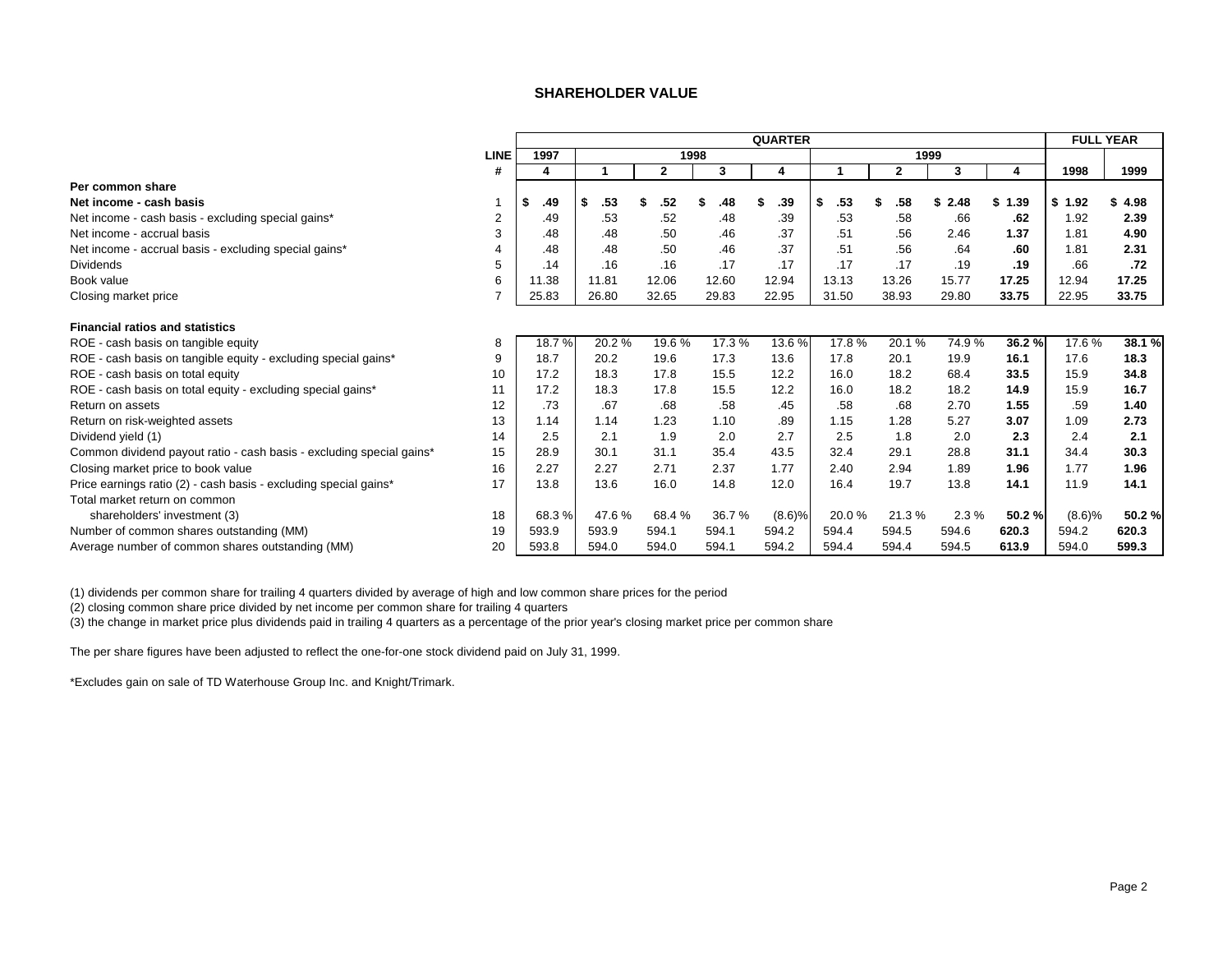# **NET INCOME (\$MILLIONS)**

<span id="page-4-0"></span>

|                                                                                     |                |                        |                          |                          |                    | <b>QUARTER</b> |           |                |                                               |           | <b>FULL YEAR</b> |              |
|-------------------------------------------------------------------------------------|----------------|------------------------|--------------------------|--------------------------|--------------------|----------------|-----------|----------------|-----------------------------------------------|-----------|------------------|--------------|
|                                                                                     | <b>LINE</b>    | 1997                   |                          |                          | 1998               |                |           |                | 1999                                          |           |                  |              |
|                                                                                     | #              | 4                      | 1                        | $\mathbf{2}$             | 3                  | 4              | 1         | $\mathbf{2}$   | 3                                             | 4         | 1998             | 1999         |
| Net interest income (TEB)                                                           | $\mathbf{1}$   | \$<br>798              | \$<br>810                | \$<br>772                | \$<br>784          | \$<br>774      | \$<br>838 | 752<br>\$      | \$<br>779                                     | \$<br>804 | \$3,140          | 3,173<br>\$  |
| Provision for credit losses                                                         | 2              | 240                    | 63                       | 62                       | 263                | 62             | 175       | 75             | 25                                            |           | 450              | 275          |
| Other income (page 11)                                                              | 3              | 888                    | 707                      | 828                      | 1,005              | 657            | 937       | 1,044          | 1,065                                         | 1,046     | 3,197            | 4,092        |
| Net interest and other income before special gains                                  | 4              | 1,446                  | 1,454                    | 1,538                    | 1,526              | 1,369          | 1,600     | 1,721          | 1,819                                         | 1,850     | 5,887            | 6,990        |
| Special gains*                                                                      | 5              |                        |                          | $\overline{\phantom{a}}$ |                    |                |           | $\blacksquare$ | 1,082                                         | 758       |                  | 1,840        |
| Net interest and other income                                                       | 6              | 1,446                  | 1,454                    | 1,538                    | 1,526              | 1,369          | 1,600     | 1,721          | 2,901                                         | 2,608     | 5,887            | 8,830        |
| Non-interest expenses excluding non-cash<br>goodwill / intangible charges (page 12) | $\overline{7}$ | 948                    | 880                      | 975                      | 1,022              | 1,011          | 1,058     | 1,126          | 1,132                                         | 1,192     | 3,888            | 4,508        |
| Income before provision for income taxes                                            | 8              | 498                    | 574                      | 563                      | 504                | 358            | 542       | 595            | 1,769                                         | 1,416     | 1,999            | 4,322        |
| Provision for income taxes (TEB)                                                    | 9              | 202                    | 247                      | 248                      | 207                | 114            | 219       | 237            | 283                                           | 553       | 816              | 1,292        |
| Net income before non-controlling interest                                          | 10             | 296                    | 327                      | 315                      | 297                | 244            | 323       | 358            | 1,486                                         | 863       | 1,183            | 3,030        |
| Non-controlling interest                                                            | 11             |                        | $\overline{\phantom{a}}$ |                          |                    |                |           |                | $\overline{2}$                                | 3         |                  | 5            |
| Net income - cash basis                                                             | 12             | 296                    | 327                      | 315                      | 297                | 244            | 323       | 358            | 1,484                                         | 860       | 1,183            | 3,025        |
| Preferred dividends                                                                 | 13             | 8                      | 11                       | 10                       | 12                 | 12             | 11        | 11             | 10                                            | 11        | 45               | 43           |
| Net income applicable to common shares - cash basis                                 | 14             | 288                    | 316                      | 305                      | 285                | 232            | 312       | 347            | 1,474                                         | 849       | 1,138            | 2,982        |
| Non-cash goodwill / intangible charges - tax effected                               | 15             | $\overline{7}$         | 34                       | 8                        | 10                 | 10             | 11        | 10             | 11                                            | 12        | 62               | 44           |
| Net income applicable to common shares - accrual basis                              | 16             | \$<br>281              | \$<br>282                | \$<br>297                | \$<br>275          | \$<br>222      | \$<br>301 | \$<br>337      | \$1,463                                       | \$<br>837 | \$1,076          | \$2,938      |
|                                                                                     |                |                        |                          |                          |                    |                |           |                |                                               |           |                  |              |
| Earnings per share - cash basis**                                                   | 17             | $$0.49$ \ \$ 0.53 \ \$ |                          |                          | $0.52 \quad $0.48$ | \$0.39         |           |                | $\frac{1}{3}$ 0.53 \$ 0.58 \$ 2.48 \$ 1.39 \$ |           |                  | 1.92 \$ 4.98 |

\*Gain on sale of TD Waterhouse Group Inc. and Knight/Trimark.

\*\*The per share figures have been adjusted to reflect the one-for-one stock dividend paid on July 31, 1999.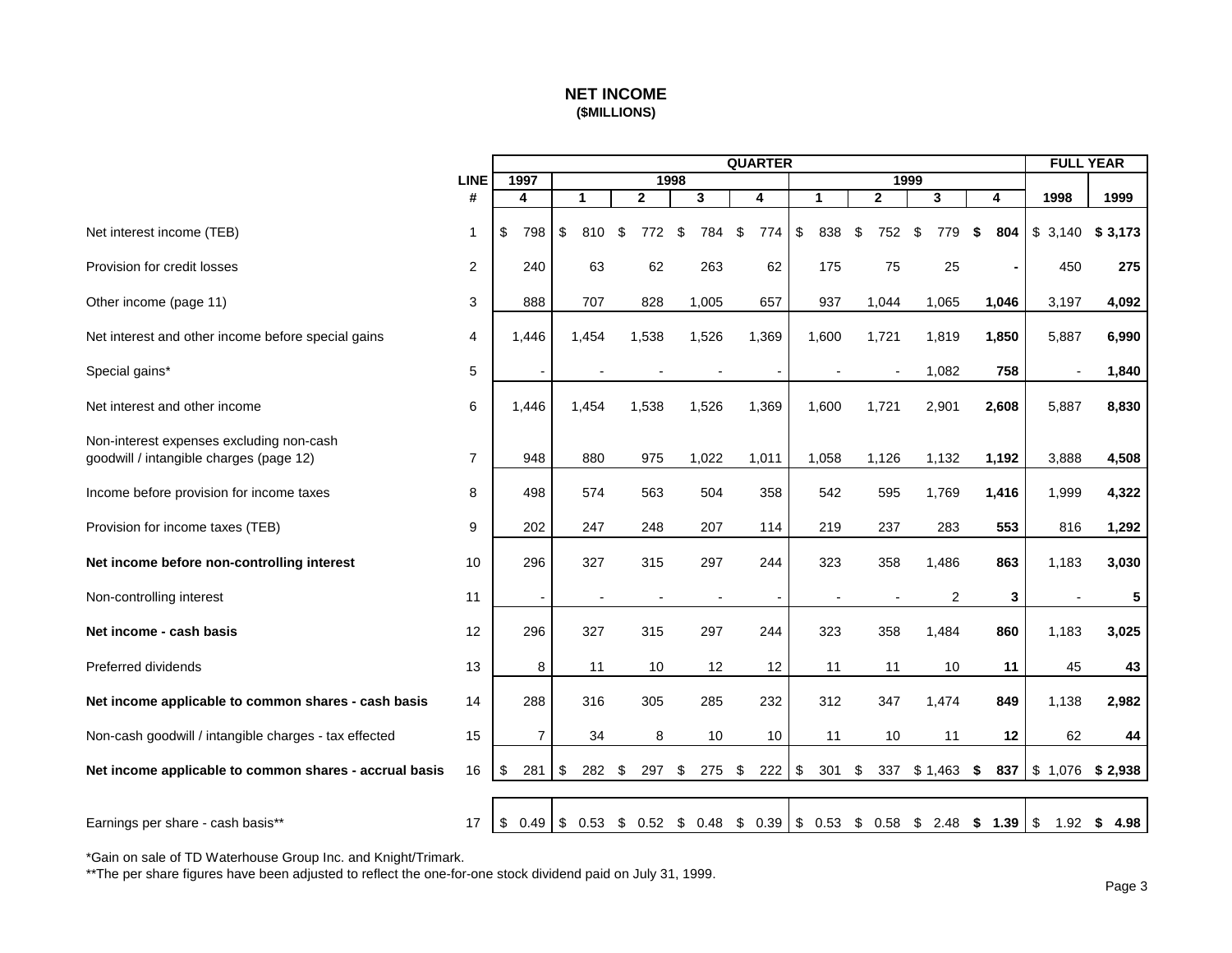## **NET INCOME BY MAJOR BUSINESS SEGMENT - TOTAL BANK CASH BASIS (\$MILLIONS)**

<span id="page-5-0"></span>

|                                                        |                |           |                |              |      |          | <b>QUARTER</b>        |                      |              |           |                        |         | <b>FULL YEAR</b> |            |          |
|--------------------------------------------------------|----------------|-----------|----------------|--------------|------|----------|-----------------------|----------------------|--------------|-----------|------------------------|---------|------------------|------------|----------|
|                                                        | <b>LINE</b>    | 1997      |                |              | 1998 |          |                       |                      |              | 1999      |                        |         |                  |            |          |
|                                                        | #              | 4         | $\mathbf{1}$   | $\mathbf{2}$ |      | 3        | 4                     | $\blacktriangleleft$ | $\mathbf{2}$ | 3         | 4                      |         | 1998             | 1999       |          |
| Net income                                             |                |           |                |              |      |          |                       |                      |              |           |                        |         |                  |            |          |
| Personal & Commercial Banking                          | 1              | \$<br>139 | \$<br>130      | \$<br>96     | \$   | 104      | \$<br>128             | \$<br>110            | \$<br>101    | \$<br>140 | \$<br>$\overline{147}$ | \$      | 458              | 498<br>\$. |          |
| <b>Wealth Management Services</b>                      | $\overline{2}$ | 43        | 31             | 48           |      | 47       | 51                    | 57                   | 103          | 1,140     | 517                    |         | 177              | 1,817      |          |
| <b>Total Retail</b>                                    | 3              | 182       | 161            | 144          |      | 151      | 179                   | 167                  | 204          | 1,280     | 664                    |         | 635              | 2,315      |          |
| <b>TD Securities</b>                                   | 4              | 238       | 184            | 184          |      | 258      | 51                    | 211                  | 163          | 192       | 195                    |         | 677              | 761        |          |
| Other                                                  | 5              | (124)     | (18)           | (13)         |      | (112)    | 14                    | (55)                 | (9)          | 12        |                        |         | (129)            |            | (51)     |
| <b>Total Bank</b>                                      | 6              | \$<br>296 | \$<br>327      | \$<br>315    | \$   | 297      | \$<br>244             | \$<br>323            | \$<br>358    | \$1,484   | \$<br>860              | \$1,183 |                  | \$3,025    |          |
| Return on tangible common equity                       |                |           |                |              |      |          |                       |                      |              |           |                        |         |                  |            |          |
| Personal & Commercial Banking                          | 7              | $26\%$    | 25 %           | 18 %         |      | 17 %     | 21 %                  | 18 %                 | 17 %         | 23 %      | 22 %                   |         | 20 %             |            | 20 %     |
| Wealth Management Services *                           | 8              | 52        | 25             | 33           |      | 46       | 42                    | 46                   | 85           | 34        | 29                     |         | 37               |            | 49       |
| <b>Total Retail</b>                                    | 9              | 29        | 25             | 21           |      | 21       | 25                    | 22                   | 29           | 25        | 23                     |         | 23               |            | 25       |
| <b>TD Securities</b>                                   | 10             | 27        | 18             | 18           |      | 26       | 4                     | 20                   | 16           | 20        | 22                     |         | 17               |            | 19       |
| Total Bank *                                           | 11             | 19 %      | 20 %           | 20%          |      | 17%      | 14 %                  | 18%                  | 20 %         | 20%       | 16 %                   |         | 18%              |            | 18 %     |
|                                                        |                |           |                |              |      |          |                       |                      |              |           |                        |         |                  |            |          |
| <b>Total Bank Return on total equity</b>               | 12             | 17 %      | 18 %           | 18%          |      | 16 %     | 12 %                  | 16 %                 | 18 %         | 18%       | 15 %                   |         | 16 %             |            | 17 %     |
|                                                        |                |           |                |              |      |          |                       |                      |              |           |                        |         |                  |            |          |
| Percentage contribution to total net income            |                |           |                |              |      |          |                       |                      |              |           |                        |         |                  |            |          |
| Personal & Commercial Banking                          | 13             | 47 %      | 40 %           | 30 %         |      | 35 %     | 52%                   | 34 %                 | 28 %         | 9%        | 17%                    |         | 39 %             |            | 16 %     |
| <b>Wealth Management Services</b>                      | 14             | 15        | 9<br>49        | 15           |      | 16<br>51 | 21<br>$\overline{73}$ | 18<br>52             | 29<br>57     | 77<br>86  | 60<br>$\overline{77}$  |         | 15               |            | 60<br>76 |
| <b>Total Retail</b>                                    | 15             | 62        |                | 45           |      |          |                       |                      |              |           |                        |         | 54               |            |          |
| <b>TD Securities</b>                                   | 16             | 80        | 56             | 58           |      | 87       | 21                    | 65                   | 46           | 13        | 23                     |         | 57               |            | 25       |
| Other                                                  | 17             | (42)      | (5)            | (3)          |      | (38)     | 6                     | (17)                 | (3)          |           |                        |         | (11)             |            | (1)      |
| <b>Total Bank</b>                                      | 18             | 100 %     | 100 %          | 100 %        |      | 100 %    | 100 %                 | 100 %                | 100 %        | 100 %     | 100 %                  |         | 100 %            |            | 100 %    |
| Percentage geographic contribution to total net income |                |           |                |              |      |          |                       |                      |              |           |                        |         |                  |            |          |
| Canada                                                 | 19             | 61 %      | 71 %           | 56 %         |      | 45 %     | 62%                   | 47 %                 | 48 %         | 24 %      | 27%                    |         | 59 %             |            | 37%      |
| USA                                                    | 20             | 22        | 22             | 32           |      | 39       | 17                    | 37                   | 41           | 73        | 69                     |         | 28               |            | 55       |
| Offshore                                               | 21             | 17        | $\overline{7}$ | 12           |      | 16       | 21                    | 16                   | 11           | 3         |                        |         | 13               |            | 8        |
| <b>Total Bank</b>                                      | 22             | 100 %     | 100 %          | 100 %        |      | 100 %    | 100 %                 | 100 %                | 100 %        | 100 %     | 100 %                  |         | 100 %            |            | 100 %    |

\* Excludes gain on sale of TD Waterhouse Group Inc., and Knight/Trimark.

BASIS OF PRESENTATION OF RESULTS: Results for each segment reflect revenues, expenses, assets and deposits generated by the businesses in that segment. Common equity is allocated to business segments by adding the amounts of capital designated by models for credit, market and operational risk.

OTHER: Includes Real Estate Investments and the effect of transfer pricing differences and any residual unallocated revenues and expenses. The Q1/99, Q3/98 and the Q4/97 general provisions for credit losses of \$100 million, \$200 million and \$200 million respectively are included in Other.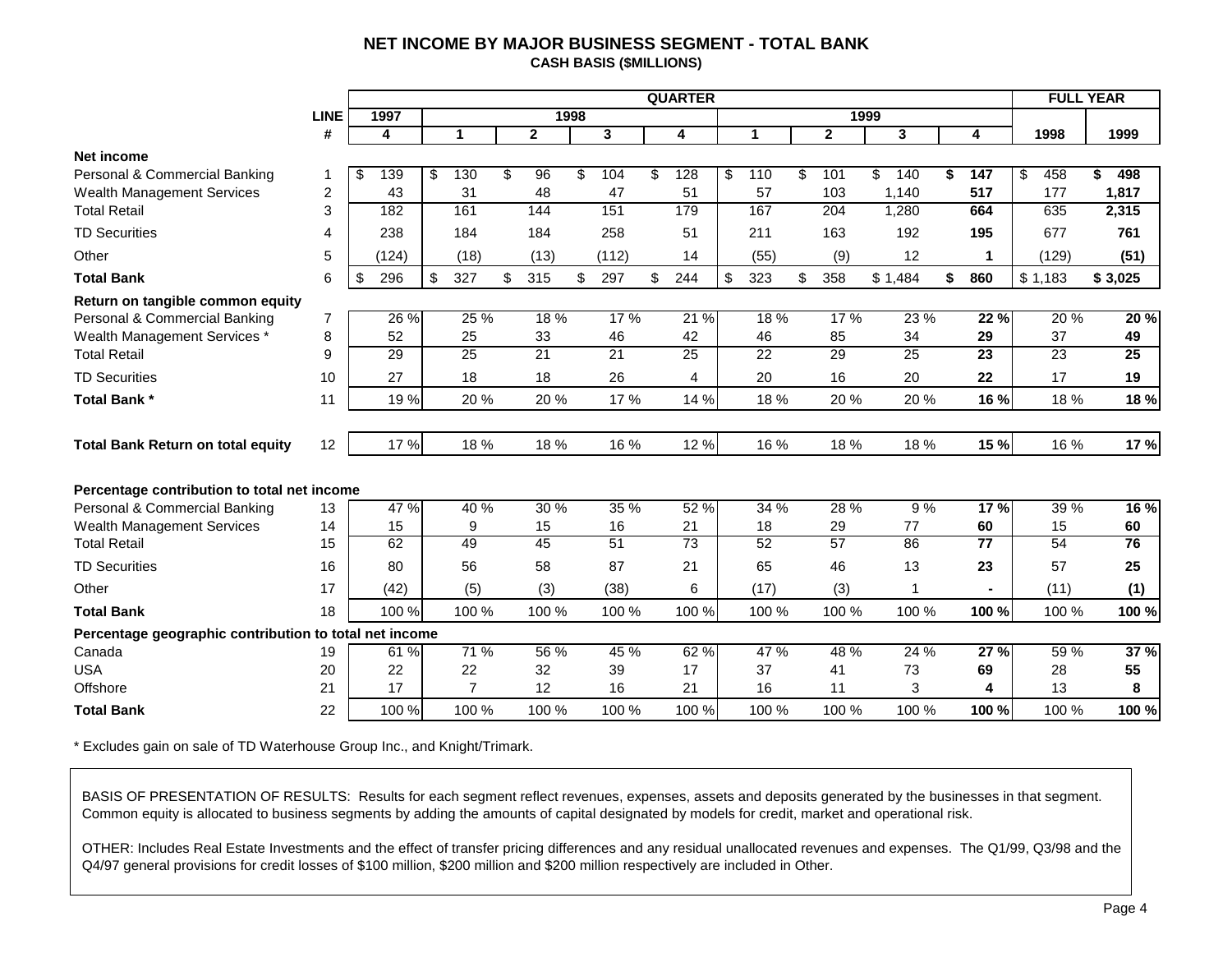|                                                |                |           |           |              |      |        |     | <b>QUARTER</b> |           |           |           |    |             |     | <b>FULL YEAR</b> |             |
|------------------------------------------------|----------------|-----------|-----------|--------------|------|--------|-----|----------------|-----------|-----------|-----------|----|-------------|-----|------------------|-------------|
|                                                | <b>LINE</b>    | 1997      |           |              | 1998 |        |     |                |           | 1999      |           |    |             |     |                  |             |
|                                                | #              | 4         |           | $\mathbf{2}$ |      | 3      |     | 4              |           | 2         | 3         |    |             |     | 1998             | 1999        |
|                                                |                |           |           |              |      |        |     |                |           |           |           |    |             |     |                  |             |
| Net interest income (TEB)                      |                | \$<br>561 | \$<br>544 | \$<br>521    |      | 544    | \$. | 542            | \$<br>525 | \$<br>507 | \$<br>523 | S  | 533         |     | \$2,151          | \$2,088     |
| Provision for credit losses                    | $\overline{2}$ | (9)       | 43        | 43           |      | 37     |     | 35             | 45        | 46        | 14        |    | (2)         |     | 158              | 103         |
| Other income                                   | 3              | 228       | 239       | 241          |      | 250    |     | 248            | 264       | 272       | 296       |    | 286         |     | 978              | 1,118       |
| Non-interest expenses                          | 4              | 548       | 509       | 542          |      | 562    |     | 550            | 548       | 554       | 559       |    | 570         |     | 2,163            | 2,231       |
| Net income before taxes                        | 5              | 250       | 231       | 177          |      | 195    |     | 205            | 196       | 179       | 246       |    | 251         |     | 808              | 872         |
| Income taxes (TEB)                             | 6              | 111       | 101       | 81           |      | 91     |     | 77             | 86        | 78        | 106       |    | 104         |     | 350              | 374         |
| Net income - cash basis                        | 7              | \$<br>139 | \$<br>130 | \$<br>96     | \$   | 104    | \$  | 128            | \$<br>110 | \$<br>101 | \$<br>140 | \$ | 147         | -\$ | 458              | 498         |
| Non-cash goodwill/intangible charges           | 8              |           |           |              |      |        |     |                |           |           |           |    | и           |     |                  | 2           |
| Net income - accrual basis                     | 9              | \$<br>139 | \$<br>130 | 96           | \$   | 104    | \$  | 128            | \$<br>110 | \$<br>101 | \$<br>139 | \$ | 146         | -\$ | 458              | 496         |
|                                                |                |           |           |              |      |        |     |                |           |           |           |    |             |     |                  |             |
|                                                |                |           |           |              |      |        |     |                |           |           |           |    |             |     |                  |             |
| Selected volumes and ratios                    |                |           |           |              |      |        |     |                |           |           |           |    |             |     |                  |             |
| Average loans and customers'                   | 10             | \$<br>55  | \$<br>56  | \$<br>57     |      | 59     | \$  | 59             | \$<br>60  | \$<br>61  | \$<br>62  |    | 61          | \$  | 58               | 61          |
| liability under acceptances (\$B)              |                |           |           |              |      |        |     |                |           |           |           |    |             |     |                  |             |
| 11<br>Average deposits (\$B)                   |                | 51        | 51        | 50           |      | 51     |     | 52             | 53        | 54        | 55        |    | 56          |     | 51               | 55          |
| Assets under administration (\$B)              | 12             | \$<br>31  | \$<br>33  | \$<br>35     | \$   | 37     | \$  | 37             | \$<br>38  | \$<br>40  | \$<br>44  | \$ | 48          | -\$ | 37               | \$<br>48    |
|                                                |                |           |           |              |      |        |     |                |           |           |           |    |             |     |                  |             |
| Margin on average earning assets               | 13             | N/A       | 3.99 %    | 3.88%        |      | 3.82 % |     | 3.85 %         | 3.72%     | 3.72 %    | 3.66 %    |    | 3.67 %      |     | 3.89%            | 3.69%       |
| Efficiency ratio excluding goodwill/intangible | 14             | 69 %      | 65 %      | 71 %         |      | 71 %   |     | 70 %           | 69 %      | 71 %      | 68 %      |    | <b>70 %</b> |     | 69 %             | <b>70 %</b> |
| Cash basis return on tangible common equity    | 15             | 26 %      | 25 %      | 18%          |      | 17 %   |     | 21 %           | 18 %      | 17%       | 23 %      |    | 22%         |     | 20 %             | 20 %        |
| Cash basis return on total common equity       | 16             | 26 %      | 25 %      | 18 %         |      | 17 %   |     | 21 %           | 18 %      | 17 %      | 23 %      |    | 22 %        |     | 20 %             | 20 %        |
|                                                |                |           |           |              |      |        |     |                |           |           |           |    |             |     |                  |             |

# **NET INCOME BY MAJOR BUSINESS SEGMENT - PERSONAL & COMMERCIAL BANKING (\$MILLIONS)**

#### PERSONAL AND COMMERCIAL BANKING:

Provides financial services to consumers and small and medium-sized businesses. It encompasses retail banking, electronic banking, credit card services, private banking, full service brokerage, trust and insurance businesses, operating through a network of retail outlets, automated banking machines, telephones, PCs and the Internet. It also includes income from interest rate gapping.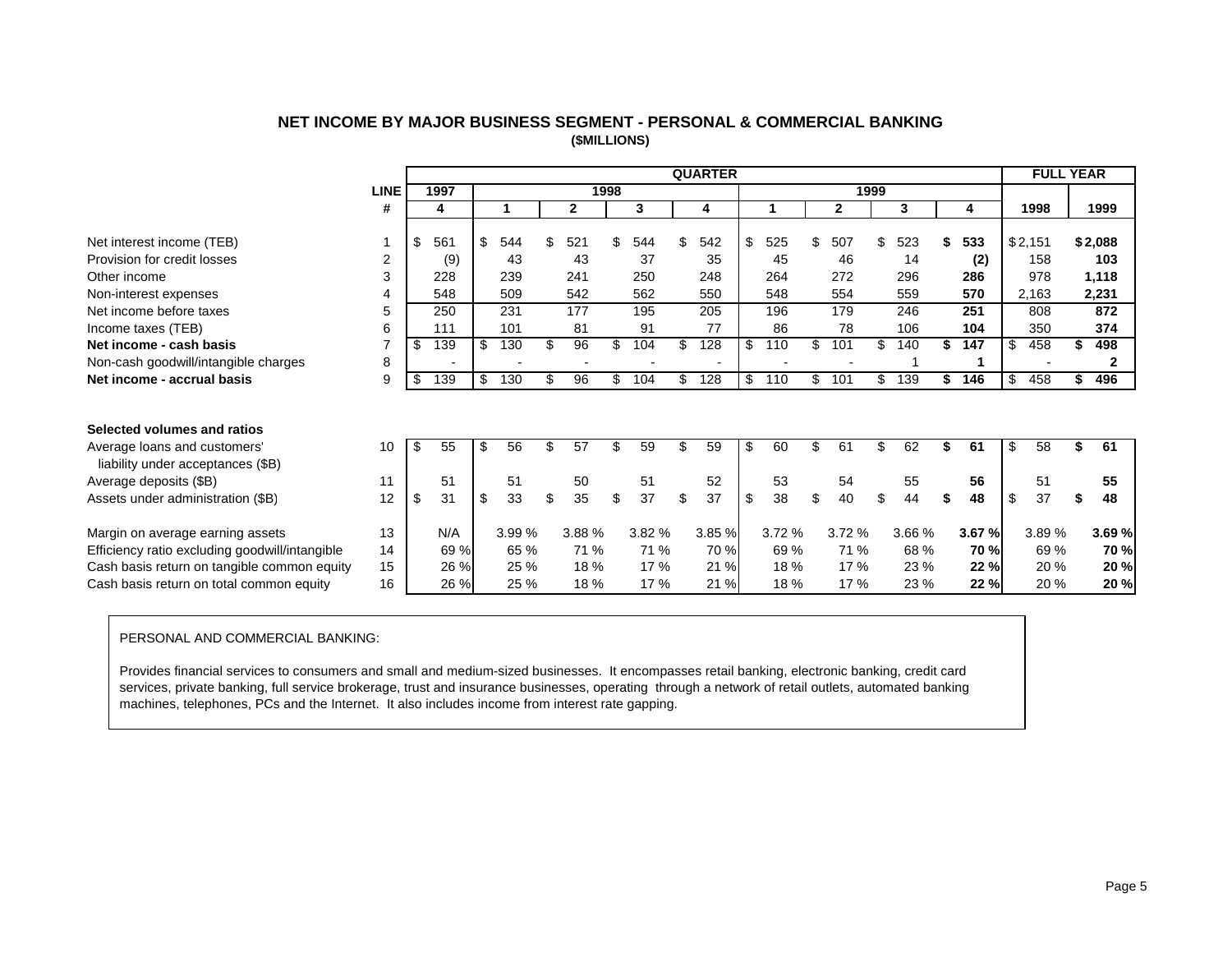#### **NET INCOME BY MAJOR BUSINESS SEGMENT - WEALTH MANAGEMENT SERVICES (\$MILLIONS)**

<span id="page-7-0"></span>

|                                                                                    |      |                       |      |      |                          |      |                          |     | <b>QUARTER</b> |                          |                          |      |                |           | <b>FULL YEAR</b> |           |
|------------------------------------------------------------------------------------|------|-----------------------|------|------|--------------------------|------|--------------------------|-----|----------------|--------------------------|--------------------------|------|----------------|-----------|------------------|-----------|
|                                                                                    | LINE | 1997                  |      |      |                          | 1998 |                          |     |                |                          |                          | 1999 |                |           |                  |           |
|                                                                                    | #    | 4                     |      | 4    | $\overline{2}$           |      | 3                        |     | 4              |                          | $\overline{2}$           |      | 3              | 4         | 1998             | 1999      |
|                                                                                    |      |                       |      |      |                          |      |                          |     |                |                          |                          |      |                |           |                  |           |
| Net interest income (TEB)                                                          |      | \$<br>40              | \$   | 44   | 50                       | \$   | 55                       |     | 58             | \$<br>62                 | \$<br>69                 | \$   | 86             | 99        | \$<br>207        | 316       |
| Provision for credit losses                                                        | 2    |                       |      |      |                          |      |                          |     |                |                          |                          |      |                |           |                  |           |
| Brokerage commissions & other                                                      | 3    | 188                   |      | 178  | 222                      |      | 243                      |     | 245            | 302                      | 402                      |      | 1,399          | 1.077     | 888              | 3,180     |
| Non-interest expenses *                                                            | 4    | 151                   |      | 169  | 184                      |      | 213                      |     | 221            | 266                      | 295                      |      | 298            | 332       | 787              | 1,191     |
| Net income before taxes                                                            | 5    | 77                    |      | 53   | 88                       |      | 85                       |     | 82             | 98                       | 176                      |      | 1.187          | 844       | 308              | 2,305     |
| Income taxes (TEB)                                                                 | 6    | 34                    |      | 22   | 40                       |      | 38                       |     | 31             | 41                       | 73                       |      | 45             | 324       | 131              | 483       |
| Non-controlling interest                                                           | 7    |                       |      |      | $\overline{\phantom{a}}$ |      | $\overline{\phantom{a}}$ |     | $\blacksquare$ | $\overline{\phantom{a}}$ | $\overline{\phantom{a}}$ |      | $\overline{2}$ | 3         |                  | 5         |
| Net income - cash basis                                                            | 8    | \$<br>43              | -\$  | 31   | \$<br>48                 | \$   | 47                       | \$  | 51             | \$<br>57                 | \$<br>103                |      | \$1.140        | \$<br>517 | \$<br>177        | \$1,817   |
| Non-cash goodwill/intangible charges                                               | 9    |                       |      | 34   | 8                        |      | 10                       |     | 10             | 11                       | 10                       |      | 10             | 11        | 62               | 42        |
| Net income - accrual basis                                                         | 10   | \$<br>$\overline{36}$ | - \$ | (3)  | \$<br>40                 | \$   | $\overline{37}$          | \$  | 41             | \$<br>46                 | \$<br>$\overline{93}$    |      | \$1,130        | \$<br>506 | \$<br>115        | \$1,775   |
| Selected volumes and ratios<br>Assets under administration as at quarter end (\$B) |      |                       |      |      |                          |      |                          |     |                |                          |                          |      |                |           |                  |           |
| Retail brokerage: Canada                                                           | 11   | \$<br>17              | \$   | 22   | \$<br>25                 | \$   | 24                       | \$  | 23             | \$<br>26                 | \$<br>28                 | \$   | 29             | \$<br>31  | \$<br>23         | \$<br>31  |
| <b>USA</b>                                                                         | 12   | 35                    |      | 51   | 59                       |      | 66                       |     | 68             | 89                       | 117                      |      | 128            | 135       | 68               | 135       |
| Offshore                                                                           | 13   |                       |      |      |                          |      |                          |     |                | $\overline{2}$           | $\overline{2}$           |      | 2              | 3         |                  | 3         |
| TD mutual funds included in retail brokerage                                       | 14   | (4)                   |      | (8)  | (9)                      |      | (10)                     |     | (9)            | (14)                     | (15)                     |      | (16)           | (17)      | (9)              | (17)      |
| Retail Mutual funds: Canada                                                        | 15   | 13                    |      | 13   | 15                       |      | 15                       |     | 14             | 15                       | 16                       |      | 17             | 17        | 14               | 17        |
| <b>USA</b>                                                                         | 16   | 4                     |      | 4    | 5                        |      | 5                        |     | 6              | 9                        | 10                       |      | 11             | 11        | 6                | 11        |
| TD Investments & other brokerage                                                   | 17   | 24                    |      | 24   | 24                       |      | 28                       |     | 27             | 30                       | 30                       |      | 31             | 32        | 27               | 32        |
| <b>Total AUA</b>                                                                   | 18   | \$<br>89              | \$   | 106  | \$<br>119                | \$   | 128                      | \$. | 129            | \$<br>157                | \$<br>188                | \$   | 202            | \$<br>212 | \$<br>129        | \$<br>212 |
| Efficiency ratio excluding goodwill/intangible **                                  | 19   | 66 %                  |      | 77 % | 69%                      |      | 71 %                     |     | 73 %           | 73 %                     | 64 %                     |      | 74 %           | 79 %      | 72 %             | 72%       |
| Cash basis return on tangible common equity **                                     | 20   | 52 %                  |      | 25 % | 33 %                     |      | 46 %                     |     | 42 %           | 46 %                     | 85 %                     |      | 34 %           | 29 %      | 37 %             | 49 %      |
| Cash basis return on total common equity **                                        | 21   | 20 %                  |      | 10 % | 16 %                     |      | 16 %                     |     | 15 %           | 18%                      | 33 %                     |      | 17 %           | 14 %      | 14 %             | 21 %      |

\* Excluding non-cash goodwill/intagible charges.

\*\* Excluding special gains.

Excluding the impact of the \$471 million after tax special gains in Q4/99, Net Income on a cash basis would be \$46 million.

Excluding the impact of \$1,082 million after tax gain on the sale of TD Waterhouse Group Inc. in Q3/99, Net Income on a cash basis would be \$58 million.

Excluding the impact of \$41 million after tax investment securities gains in Q2/99, Net Income, Efficiency and ROE tangible on a cash basis would be \$62 million, 73% and 51% respectively.

#### WEALTH MANAGEMENT SERVICES:

Comprised of TD Waterhouse (USA, Canada, Europe, Australia, Hong Kong), Mutual Funds, and TD Investments.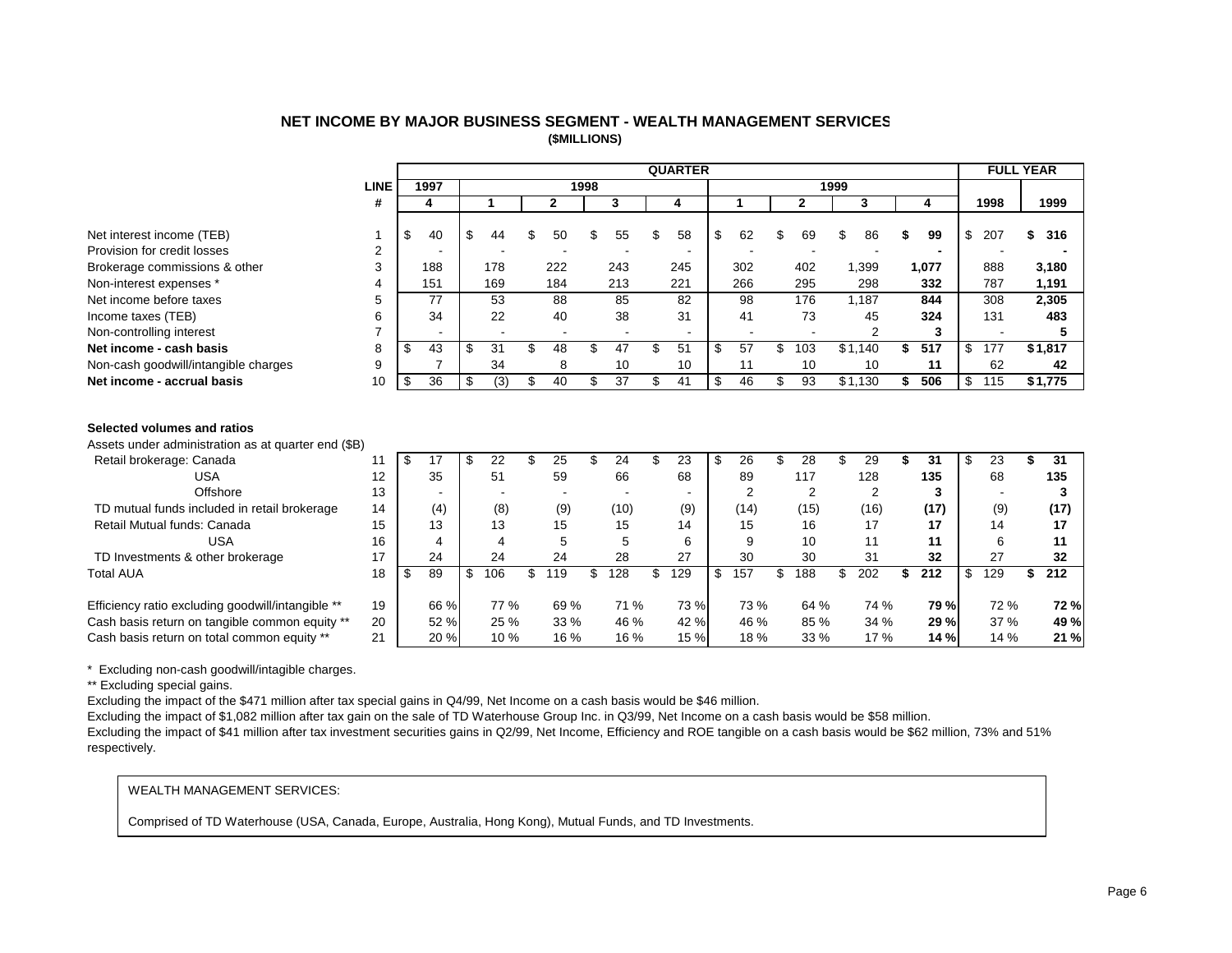#### **NET INCOME BY MAJOR BUSINESS SEGMENT - TD SECURITIES (\$MILLIONS)**

<span id="page-8-0"></span>

|                                                    |             |    |      |    |      |     |              |      |      | <b>QUARTER</b> |           |     |              |      |      |    |      | <b>FULL YEAR</b> |           |
|----------------------------------------------------|-------------|----|------|----|------|-----|--------------|------|------|----------------|-----------|-----|--------------|------|------|----|------|------------------|-----------|
|                                                    | <b>LINE</b> |    | 1997 |    |      |     |              | 1998 |      |                |           |     |              | 1999 |      |    |      |                  |           |
|                                                    | #           |    | 4    |    |      |     | $\mathbf{2}$ |      | 3    | 4              |           |     | $\mathbf{2}$ |      | 3    |    | 4    | 1998             | 1999      |
|                                                    |             |    |      |    |      |     |              |      |      |                |           |     |              |      |      |    |      |                  |           |
| Net interest income (TEB)                          |             | \$ | 276  | \$ | 263  | \$  | 249          | \$   | 253  | \$<br>264      | \$<br>282 | \$  | 202          | \$   | 178  | S  | 158  | \$1,029          | 820       |
| Provision for credit losses                        | 2           |    | 54   |    | 20   |     | 20           |      | 25   | 27             | 30        |     | 30           |      | 13   |    | 3    | 92               | 76        |
| Trading, underwriting & advisory fees              | 3           |    | 425  |    | 264  |     | 349          |      | 491  | 112            | 353       |     | 371          |      | 445  |    | 445  | 1,216            | 1,614     |
| Non-interest expenses                              |             |    | 240  |    | 205  |     | 250          |      | 252  | 274            | 240       |     | 252          |      | 285  |    | 258  | 981              | 1,035     |
| Net income before taxes                            | 5           |    | 407  |    | 302  |     | 328          |      | 467  | 75             | 365       |     | 291          |      | 325  |    | 342  | 1,172            | 1,323     |
| Income taxes (TEB)                                 | 6           |    | 169  |    | 118  |     | 144          |      | 209  | 24             | 154       |     | 128          |      | 133  |    | 147  | 495              | 562       |
| Net income - cash basis                            |             | S. | 238  | S  | 184  |     | 184          |      | 258  | \$<br>51       | \$<br>211 |     | 163          | \$   | 192  |    | 195  | \$<br>677        | 761       |
| Non-cash goodwill/intangible charges               | 8           |    |      |    |      |     |              |      |      |                |           |     |              |      |      |    |      |                  |           |
| Net income - accrual basis                         | 9           | \$ | 238  | \$ | 184  | \$. | 184          | \$   | 258  | \$<br>51       | \$<br>211 | \$. | 163          | \$   | 192  | \$ | 195  | \$<br>677        | \$<br>761 |
| Selected volumes and ratios (as at quarter end)    |             |    |      |    |      |     |              |      |      |                |           |     |              |      |      |    |      |                  |           |
| Securities purchased under resale agreements (\$B) | 10          | \$ | 23   | S  | 27   |     | 29           |      | 33   | \$<br>12       | \$<br>23  | ዳ   | 21           | \$   | 28   |    | 26   | \$<br>12         | 26        |
| Trading securities (\$B)                           | 11          |    | 21   |    | 25   |     | 31           |      | 44   | 37             | 47        |     | 48           |      | 52   |    | 51   | 37               | 51        |
| Short sales of securities (\$B)                    | 12          |    | 10   |    | 9    |     | 10           |      | 16   | 13             | 16        |     | 16           |      | 23   |    | 15   | 13               | 15        |
| Securities sold under repurchase agreements (\$B)  | 13          |    | 15   |    | 19   |     | 21           |      | 24   | 8              | 16        |     | 15           |      | 19   |    | 19   | 8                | 19        |
| Average loans and customers' liability under       | 14          |    | 27   |    | 29   |     | 29           |      | 28   | 30             |           |     | 32           |      | 28   |    | 26   | 29               | 30        |
| acceptances (\$B)                                  |             |    |      |    |      |     |              |      |      |                | 33        |     |              |      |      |    |      |                  |           |
| Efficiency ratio excluding goodwill/intangible     | 15          |    | 34 % |    | 39 % |     | 42 %         |      | 34 % | 73 %           | 38 %      |     | 44 %         |      | 46 % |    | 43 % | 44 %             | 43 %      |
| Cash basis return on tangible common equity        | 16          |    | 27 % |    | 18 % |     | 18 %         |      | 26 % | 4 %            | 20 %      |     | 16 %         |      | 20 % |    | 22 % | 17 %             | 19 %      |
| Cash basis return on total common equity           | 17          |    | 27 % |    | 18 % |     | 18 %         |      | 26 % | 4 %            | 20 %      |     | 16 %         |      | 20%  |    | 22 % | 17%              | 19 %      |

Excluding the impact of \$35 million after tax one-time security gains in Q1/99, Net Income, Efficiency and ROE on a cash basis would be \$176 million, 42% and 16% respectively. Excluding the impact of \$200 million special security gains in Q3/98, Net Income, Efficiency and ROE on a cash basis would be \$150 million, 46%, and 15% respectively. Excluding the impact of \$29 million after tax sale of payroll in Q1/98, Net Income, Efficiency and ROE on a cash basis would be \$155 million, 43%, and 16% respectively. Excluding the impact of \$200 million special security gains in Q4/97, Net Income, Efficiency and ROE on a cash basis would be \$124 million, 48%, and 14% respectively.

#### TD SECURITIES:

Provides a full range of investment banking, merchant banking, mergers and acquistion advisory, fixed income, foreign exchange, derivative products, high yield, money market, equities, and corporate banking services, including loan syndications, to our borrowing, investing and issuing clients in Canada, the U.S.A., Europe, Australia, Latin America and Asia. The segment also includes the results of the Bank's Head Office investment portfolios and certain Head Office treasury activities.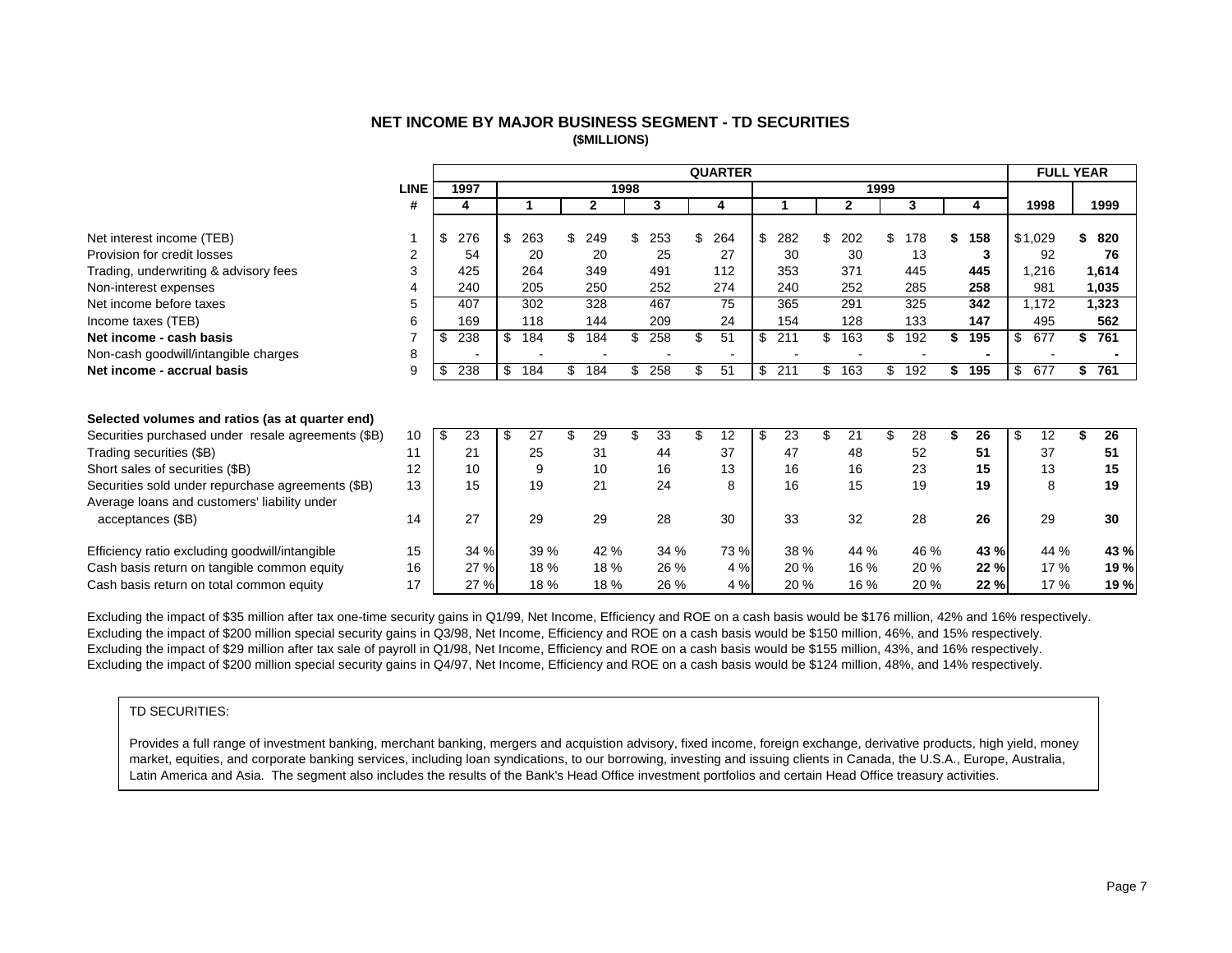#### **NII, MARGINS, RATES AND OTHER STATISTICS (\$MILLIONS)**

<span id="page-9-0"></span>

| <b>LINE</b><br>1997<br>1998<br>1999<br>#<br>4<br>$\mathbf{2}$<br>3<br>$\mathbf{2}$<br>3<br>4<br>1998<br>1999<br>1<br>4<br>$\mathbf 1$<br>\$<br>\$<br>\$<br>\$<br>\$<br>Net interest income<br>\$<br>751<br>760<br>S.<br>717<br>\$<br>736<br>728<br>793<br>704<br>\$<br>727<br>\$<br>757<br>2,941<br>\$<br>2,981<br>1<br>$\mathbf 2$<br>50<br>55<br>52<br>47<br>48<br>45<br>48<br>47<br>199<br>TEB adjustment<br>46<br>192<br>$\overline{772}$<br>784<br>838<br>752<br>3<br>\$<br>798<br>\$<br>810<br>\$<br>774<br>\$<br>779<br>804<br>3,140<br>3,173<br>\$<br>\$<br>\$<br>\$<br>\$<br>Net interest income (TEB)<br>\$<br>\$<br>Average assets<br>\$145,776<br>\$155,213<br>\$165,392<br>\$178,398<br>\$181,123<br>\$181,156<br>\$189,687<br>\$192,456<br>\$186,147<br>\$136,739<br>\$161,244<br>Average earning assets<br>$\overline{4}$<br>5<br>157,557<br>172,931<br>184,173<br>196,746<br>208,343<br>211,978<br>208,714<br>216,528<br>216,866<br>190,600<br>213,561<br>Average total assets<br>58<br>\$<br>121<br>\$<br>104<br>\$<br>113<br>76<br>\$<br>142<br>\$<br>125<br>74<br>396<br>417<br>Interest rate and credit portfolios<br>6<br>\$<br>98<br>\$<br>\$<br>\$<br>\$<br>\$<br>$\overline{7}$<br>29<br>20<br>32<br>24<br>23<br>35<br>Foreign exchange portfolios<br>33<br>47<br>34<br>112<br>145<br>Equity and other portfolios<br>8<br>23<br>20<br>43<br>10<br>55<br>36<br>49<br>147<br>(113)<br>7<br>(40)<br>110<br>188<br>213<br>9<br>141<br>137<br>33<br>178<br>161<br>157<br>468<br>709<br>Total trading income<br>\$<br>\$<br>\$<br>\$<br>\$<br>\$<br>\$<br>\$<br>\$<br>\$<br>\$<br>Impact on NII from impaired loans<br>Reduction/(increase) in NII from impaired loans<br>s,<br>$\frac{1}{2}$<br>11<br>s,<br>17<br>s,<br>s,<br>16<br>$\sqrt{3}$<br>15<br>\$<br>15<br>s,<br>17<br>$\overline{\boldsymbol{s}}$<br>16<br>$\overline{\mathcal{S}}$<br>53<br>$\overline{\mathbf{5}}$<br>63<br>Gross<br>10<br>15<br>9<br>11<br>(2)<br>(4)<br>(4)<br>(4)<br>(3)<br>(3)<br>(3)<br>(2)<br>(16)<br>(11)<br>Recoveries<br>(4)<br>12<br>52<br>12<br>\$<br>13<br>\$<br>\$<br>13<br>\$<br>5<br>\$<br>12<br>\$<br>\$<br>12<br>\$<br>14<br>\$<br>14<br>\$<br>37<br>\$<br>Net reduction/(increase)<br>Net interest margin<br>1.88%<br>1.70%<br>N.I.I. (TEB) as a % of average earning assets<br>2.31 %<br>2.21 %<br>2.04 %<br>1.72 %<br>1.84 %<br>1.70%<br>1.63%<br>1.66%<br>1.95%<br>13<br>N.I.I. (TEB) as a % of average total assets<br>14<br>2.01<br>1.86<br>1.72<br>1.58<br>1.47<br>1.57<br>1.48<br>1.43<br>1.47<br>1.65<br>1.49<br>40.2%<br>38.4 %<br>35.5%<br>21.7%<br>35.5%<br>34.9%<br>36.8%<br>38.3%<br>35.3%<br>36.9%<br>Published<br>15<br>34.9%<br>41.2<br><b>TEB</b><br>16<br>45.7<br>44.5<br>41.8<br>32.3<br>41.0<br>40.4<br>41.6<br>40.4<br>42.0<br>40.8<br>Number of common shares outstanding (millions)<br>593.9<br>594.5<br>At end of period<br>17<br>593.9<br>594.1<br>594.1<br>594.2<br>594.4<br>594.6<br>620.3<br>594.2<br>620.3<br>18<br>593.8<br>594.0<br>594.0<br>594.1<br>594.2<br>594.4<br>594.4<br>594.5<br>613.9<br>594.0<br>599.3<br>Average for period<br>Securitized during the quarter<br>799<br>471<br>498<br>382<br>2,410<br>1,551<br>2,792<br>Mortgages - conventional<br>19<br>582<br>÷,<br>$\overline{\phantom{a}}$<br>$\overline{\phantom{a}}$<br>Mortgages - MBS pools<br>20<br>500<br>404<br>22<br>926<br>ä,<br><b>Credit Cards</b><br>21<br>1,140<br>325<br>1,700<br>325<br>560<br>ä,<br>Ĭ.<br>Ĭ.<br>$\blacksquare$<br>٠<br>٠<br>Corporate Loans<br>22<br>200<br>200<br>1,901<br>2,305<br>2,715<br>3,723<br>4,721<br>5,044<br>5,207<br>5,811<br>8,270<br>4,721<br>8,270<br>Outstanding at period end<br>23<br>Income statement impact<br>\$<br>(4)<br>(5)<br>(33)<br>(31)<br>\$<br>(33)<br>(39)<br>(46)<br>(46)<br>(149)<br>Net interest income<br>24<br>(3)<br>\$<br>\$<br>(4)<br>\$<br>\$<br>\$<br>\$<br>\$<br>\$<br>\$<br>25<br>$\overline{2}$<br>3<br>24<br>25<br>27<br>30<br>33<br>Other income<br>$\overline{4}$<br>16<br>98<br>٠<br>26<br>(12)<br>(14)<br>(12)<br>(51)<br>Provision for credit losses<br>(10)<br>(13)<br>(10) |                               |    |     |     |     |     | <b>QUARTER</b> |     |    |  |     | <b>FULL YEAR</b> |  |
|----------------------------------------------------------------------------------------------------------------------------------------------------------------------------------------------------------------------------------------------------------------------------------------------------------------------------------------------------------------------------------------------------------------------------------------------------------------------------------------------------------------------------------------------------------------------------------------------------------------------------------------------------------------------------------------------------------------------------------------------------------------------------------------------------------------------------------------------------------------------------------------------------------------------------------------------------------------------------------------------------------------------------------------------------------------------------------------------------------------------------------------------------------------------------------------------------------------------------------------------------------------------------------------------------------------------------------------------------------------------------------------------------------------------------------------------------------------------------------------------------------------------------------------------------------------------------------------------------------------------------------------------------------------------------------------------------------------------------------------------------------------------------------------------------------------------------------------------------------------------------------------------------------------------------------------------------------------------------------------------------------------------------------------------------------------------------------------------------------------------------------------------------------------------------------------------------------------------------------------------------------------------------------------------------------------------------------------------------------------------------------------------------------------------------------------------------------------------------------------------------------------------------------------------------------------------------------------------------------------------------------------------------------------------------------------------------------------------------------------------------------------------------------------------------------------------------------------------------------------------------------------------------------------------------------------------------------------------------------------------------------------------------------------------------------------------------------------------------------------------------------------------------------------------------------------------------------------------------------------------------------------------------------------------------------------------------------------------------------------------------------------------------------------------------------------------------------------------------------------------------------------------------------------------------------------------------------------------------------------------------------------------------------------------------------------------------------------------------------------------------------------------------------------------------------------------------------------------------------------------------------------------------------------------------------------------------------------------------------------------------------------------------------------------------------------------------------|-------------------------------|----|-----|-----|-----|-----|----------------|-----|----|--|-----|------------------|--|
|                                                                                                                                                                                                                                                                                                                                                                                                                                                                                                                                                                                                                                                                                                                                                                                                                                                                                                                                                                                                                                                                                                                                                                                                                                                                                                                                                                                                                                                                                                                                                                                                                                                                                                                                                                                                                                                                                                                                                                                                                                                                                                                                                                                                                                                                                                                                                                                                                                                                                                                                                                                                                                                                                                                                                                                                                                                                                                                                                                                                                                                                                                                                                                                                                                                                                                                                                                                                                                                                                                                                                                                                                                                                                                                                                                                                                                                                                                                                                                                                                                                                                  |                               |    |     |     |     |     |                |     |    |  |     |                  |  |
|                                                                                                                                                                                                                                                                                                                                                                                                                                                                                                                                                                                                                                                                                                                                                                                                                                                                                                                                                                                                                                                                                                                                                                                                                                                                                                                                                                                                                                                                                                                                                                                                                                                                                                                                                                                                                                                                                                                                                                                                                                                                                                                                                                                                                                                                                                                                                                                                                                                                                                                                                                                                                                                                                                                                                                                                                                                                                                                                                                                                                                                                                                                                                                                                                                                                                                                                                                                                                                                                                                                                                                                                                                                                                                                                                                                                                                                                                                                                                                                                                                                                                  |                               |    |     |     |     |     |                |     |    |  |     |                  |  |
|                                                                                                                                                                                                                                                                                                                                                                                                                                                                                                                                                                                                                                                                                                                                                                                                                                                                                                                                                                                                                                                                                                                                                                                                                                                                                                                                                                                                                                                                                                                                                                                                                                                                                                                                                                                                                                                                                                                                                                                                                                                                                                                                                                                                                                                                                                                                                                                                                                                                                                                                                                                                                                                                                                                                                                                                                                                                                                                                                                                                                                                                                                                                                                                                                                                                                                                                                                                                                                                                                                                                                                                                                                                                                                                                                                                                                                                                                                                                                                                                                                                                                  | Net interest income           |    |     |     |     |     |                |     |    |  |     |                  |  |
|                                                                                                                                                                                                                                                                                                                                                                                                                                                                                                                                                                                                                                                                                                                                                                                                                                                                                                                                                                                                                                                                                                                                                                                                                                                                                                                                                                                                                                                                                                                                                                                                                                                                                                                                                                                                                                                                                                                                                                                                                                                                                                                                                                                                                                                                                                                                                                                                                                                                                                                                                                                                                                                                                                                                                                                                                                                                                                                                                                                                                                                                                                                                                                                                                                                                                                                                                                                                                                                                                                                                                                                                                                                                                                                                                                                                                                                                                                                                                                                                                                                                                  |                               |    |     |     |     |     |                |     |    |  |     |                  |  |
|                                                                                                                                                                                                                                                                                                                                                                                                                                                                                                                                                                                                                                                                                                                                                                                                                                                                                                                                                                                                                                                                                                                                                                                                                                                                                                                                                                                                                                                                                                                                                                                                                                                                                                                                                                                                                                                                                                                                                                                                                                                                                                                                                                                                                                                                                                                                                                                                                                                                                                                                                                                                                                                                                                                                                                                                                                                                                                                                                                                                                                                                                                                                                                                                                                                                                                                                                                                                                                                                                                                                                                                                                                                                                                                                                                                                                                                                                                                                                                                                                                                                                  |                               |    |     |     |     |     |                |     |    |  |     |                  |  |
|                                                                                                                                                                                                                                                                                                                                                                                                                                                                                                                                                                                                                                                                                                                                                                                                                                                                                                                                                                                                                                                                                                                                                                                                                                                                                                                                                                                                                                                                                                                                                                                                                                                                                                                                                                                                                                                                                                                                                                                                                                                                                                                                                                                                                                                                                                                                                                                                                                                                                                                                                                                                                                                                                                                                                                                                                                                                                                                                                                                                                                                                                                                                                                                                                                                                                                                                                                                                                                                                                                                                                                                                                                                                                                                                                                                                                                                                                                                                                                                                                                                                                  |                               |    |     |     |     |     |                |     |    |  |     |                  |  |
|                                                                                                                                                                                                                                                                                                                                                                                                                                                                                                                                                                                                                                                                                                                                                                                                                                                                                                                                                                                                                                                                                                                                                                                                                                                                                                                                                                                                                                                                                                                                                                                                                                                                                                                                                                                                                                                                                                                                                                                                                                                                                                                                                                                                                                                                                                                                                                                                                                                                                                                                                                                                                                                                                                                                                                                                                                                                                                                                                                                                                                                                                                                                                                                                                                                                                                                                                                                                                                                                                                                                                                                                                                                                                                                                                                                                                                                                                                                                                                                                                                                                                  |                               |    |     |     |     |     |                |     |    |  |     |                  |  |
|                                                                                                                                                                                                                                                                                                                                                                                                                                                                                                                                                                                                                                                                                                                                                                                                                                                                                                                                                                                                                                                                                                                                                                                                                                                                                                                                                                                                                                                                                                                                                                                                                                                                                                                                                                                                                                                                                                                                                                                                                                                                                                                                                                                                                                                                                                                                                                                                                                                                                                                                                                                                                                                                                                                                                                                                                                                                                                                                                                                                                                                                                                                                                                                                                                                                                                                                                                                                                                                                                                                                                                                                                                                                                                                                                                                                                                                                                                                                                                                                                                                                                  |                               |    |     |     |     |     |                |     |    |  |     |                  |  |
|                                                                                                                                                                                                                                                                                                                                                                                                                                                                                                                                                                                                                                                                                                                                                                                                                                                                                                                                                                                                                                                                                                                                                                                                                                                                                                                                                                                                                                                                                                                                                                                                                                                                                                                                                                                                                                                                                                                                                                                                                                                                                                                                                                                                                                                                                                                                                                                                                                                                                                                                                                                                                                                                                                                                                                                                                                                                                                                                                                                                                                                                                                                                                                                                                                                                                                                                                                                                                                                                                                                                                                                                                                                                                                                                                                                                                                                                                                                                                                                                                                                                                  |                               |    |     |     |     |     |                |     |    |  |     |                  |  |
|                                                                                                                                                                                                                                                                                                                                                                                                                                                                                                                                                                                                                                                                                                                                                                                                                                                                                                                                                                                                                                                                                                                                                                                                                                                                                                                                                                                                                                                                                                                                                                                                                                                                                                                                                                                                                                                                                                                                                                                                                                                                                                                                                                                                                                                                                                                                                                                                                                                                                                                                                                                                                                                                                                                                                                                                                                                                                                                                                                                                                                                                                                                                                                                                                                                                                                                                                                                                                                                                                                                                                                                                                                                                                                                                                                                                                                                                                                                                                                                                                                                                                  |                               |    |     |     |     |     |                |     |    |  |     |                  |  |
|                                                                                                                                                                                                                                                                                                                                                                                                                                                                                                                                                                                                                                                                                                                                                                                                                                                                                                                                                                                                                                                                                                                                                                                                                                                                                                                                                                                                                                                                                                                                                                                                                                                                                                                                                                                                                                                                                                                                                                                                                                                                                                                                                                                                                                                                                                                                                                                                                                                                                                                                                                                                                                                                                                                                                                                                                                                                                                                                                                                                                                                                                                                                                                                                                                                                                                                                                                                                                                                                                                                                                                                                                                                                                                                                                                                                                                                                                                                                                                                                                                                                                  | Trading related income (TEB)* |    |     |     |     |     |                |     |    |  |     |                  |  |
|                                                                                                                                                                                                                                                                                                                                                                                                                                                                                                                                                                                                                                                                                                                                                                                                                                                                                                                                                                                                                                                                                                                                                                                                                                                                                                                                                                                                                                                                                                                                                                                                                                                                                                                                                                                                                                                                                                                                                                                                                                                                                                                                                                                                                                                                                                                                                                                                                                                                                                                                                                                                                                                                                                                                                                                                                                                                                                                                                                                                                                                                                                                                                                                                                                                                                                                                                                                                                                                                                                                                                                                                                                                                                                                                                                                                                                                                                                                                                                                                                                                                                  |                               |    |     |     |     |     |                |     |    |  |     |                  |  |
|                                                                                                                                                                                                                                                                                                                                                                                                                                                                                                                                                                                                                                                                                                                                                                                                                                                                                                                                                                                                                                                                                                                                                                                                                                                                                                                                                                                                                                                                                                                                                                                                                                                                                                                                                                                                                                                                                                                                                                                                                                                                                                                                                                                                                                                                                                                                                                                                                                                                                                                                                                                                                                                                                                                                                                                                                                                                                                                                                                                                                                                                                                                                                                                                                                                                                                                                                                                                                                                                                                                                                                                                                                                                                                                                                                                                                                                                                                                                                                                                                                                                                  |                               |    |     |     |     |     |                |     |    |  |     |                  |  |
|                                                                                                                                                                                                                                                                                                                                                                                                                                                                                                                                                                                                                                                                                                                                                                                                                                                                                                                                                                                                                                                                                                                                                                                                                                                                                                                                                                                                                                                                                                                                                                                                                                                                                                                                                                                                                                                                                                                                                                                                                                                                                                                                                                                                                                                                                                                                                                                                                                                                                                                                                                                                                                                                                                                                                                                                                                                                                                                                                                                                                                                                                                                                                                                                                                                                                                                                                                                                                                                                                                                                                                                                                                                                                                                                                                                                                                                                                                                                                                                                                                                                                  |                               |    |     |     |     |     |                |     |    |  |     |                  |  |
|                                                                                                                                                                                                                                                                                                                                                                                                                                                                                                                                                                                                                                                                                                                                                                                                                                                                                                                                                                                                                                                                                                                                                                                                                                                                                                                                                                                                                                                                                                                                                                                                                                                                                                                                                                                                                                                                                                                                                                                                                                                                                                                                                                                                                                                                                                                                                                                                                                                                                                                                                                                                                                                                                                                                                                                                                                                                                                                                                                                                                                                                                                                                                                                                                                                                                                                                                                                                                                                                                                                                                                                                                                                                                                                                                                                                                                                                                                                                                                                                                                                                                  |                               |    |     |     |     |     |                |     |    |  |     |                  |  |
|                                                                                                                                                                                                                                                                                                                                                                                                                                                                                                                                                                                                                                                                                                                                                                                                                                                                                                                                                                                                                                                                                                                                                                                                                                                                                                                                                                                                                                                                                                                                                                                                                                                                                                                                                                                                                                                                                                                                                                                                                                                                                                                                                                                                                                                                                                                                                                                                                                                                                                                                                                                                                                                                                                                                                                                                                                                                                                                                                                                                                                                                                                                                                                                                                                                                                                                                                                                                                                                                                                                                                                                                                                                                                                                                                                                                                                                                                                                                                                                                                                                                                  |                               |    |     |     |     |     |                |     |    |  |     |                  |  |
|                                                                                                                                                                                                                                                                                                                                                                                                                                                                                                                                                                                                                                                                                                                                                                                                                                                                                                                                                                                                                                                                                                                                                                                                                                                                                                                                                                                                                                                                                                                                                                                                                                                                                                                                                                                                                                                                                                                                                                                                                                                                                                                                                                                                                                                                                                                                                                                                                                                                                                                                                                                                                                                                                                                                                                                                                                                                                                                                                                                                                                                                                                                                                                                                                                                                                                                                                                                                                                                                                                                                                                                                                                                                                                                                                                                                                                                                                                                                                                                                                                                                                  |                               |    |     |     |     |     |                |     |    |  |     |                  |  |
|                                                                                                                                                                                                                                                                                                                                                                                                                                                                                                                                                                                                                                                                                                                                                                                                                                                                                                                                                                                                                                                                                                                                                                                                                                                                                                                                                                                                                                                                                                                                                                                                                                                                                                                                                                                                                                                                                                                                                                                                                                                                                                                                                                                                                                                                                                                                                                                                                                                                                                                                                                                                                                                                                                                                                                                                                                                                                                                                                                                                                                                                                                                                                                                                                                                                                                                                                                                                                                                                                                                                                                                                                                                                                                                                                                                                                                                                                                                                                                                                                                                                                  |                               |    |     |     |     |     |                |     |    |  |     |                  |  |
|                                                                                                                                                                                                                                                                                                                                                                                                                                                                                                                                                                                                                                                                                                                                                                                                                                                                                                                                                                                                                                                                                                                                                                                                                                                                                                                                                                                                                                                                                                                                                                                                                                                                                                                                                                                                                                                                                                                                                                                                                                                                                                                                                                                                                                                                                                                                                                                                                                                                                                                                                                                                                                                                                                                                                                                                                                                                                                                                                                                                                                                                                                                                                                                                                                                                                                                                                                                                                                                                                                                                                                                                                                                                                                                                                                                                                                                                                                                                                                                                                                                                                  |                               |    |     |     |     |     |                |     |    |  |     |                  |  |
|                                                                                                                                                                                                                                                                                                                                                                                                                                                                                                                                                                                                                                                                                                                                                                                                                                                                                                                                                                                                                                                                                                                                                                                                                                                                                                                                                                                                                                                                                                                                                                                                                                                                                                                                                                                                                                                                                                                                                                                                                                                                                                                                                                                                                                                                                                                                                                                                                                                                                                                                                                                                                                                                                                                                                                                                                                                                                                                                                                                                                                                                                                                                                                                                                                                                                                                                                                                                                                                                                                                                                                                                                                                                                                                                                                                                                                                                                                                                                                                                                                                                                  |                               |    |     |     |     |     |                |     |    |  |     |                  |  |
|                                                                                                                                                                                                                                                                                                                                                                                                                                                                                                                                                                                                                                                                                                                                                                                                                                                                                                                                                                                                                                                                                                                                                                                                                                                                                                                                                                                                                                                                                                                                                                                                                                                                                                                                                                                                                                                                                                                                                                                                                                                                                                                                                                                                                                                                                                                                                                                                                                                                                                                                                                                                                                                                                                                                                                                                                                                                                                                                                                                                                                                                                                                                                                                                                                                                                                                                                                                                                                                                                                                                                                                                                                                                                                                                                                                                                                                                                                                                                                                                                                                                                  |                               |    |     |     |     |     |                |     |    |  |     |                  |  |
|                                                                                                                                                                                                                                                                                                                                                                                                                                                                                                                                                                                                                                                                                                                                                                                                                                                                                                                                                                                                                                                                                                                                                                                                                                                                                                                                                                                                                                                                                                                                                                                                                                                                                                                                                                                                                                                                                                                                                                                                                                                                                                                                                                                                                                                                                                                                                                                                                                                                                                                                                                                                                                                                                                                                                                                                                                                                                                                                                                                                                                                                                                                                                                                                                                                                                                                                                                                                                                                                                                                                                                                                                                                                                                                                                                                                                                                                                                                                                                                                                                                                                  |                               |    |     |     |     |     |                |     |    |  |     |                  |  |
|                                                                                                                                                                                                                                                                                                                                                                                                                                                                                                                                                                                                                                                                                                                                                                                                                                                                                                                                                                                                                                                                                                                                                                                                                                                                                                                                                                                                                                                                                                                                                                                                                                                                                                                                                                                                                                                                                                                                                                                                                                                                                                                                                                                                                                                                                                                                                                                                                                                                                                                                                                                                                                                                                                                                                                                                                                                                                                                                                                                                                                                                                                                                                                                                                                                                                                                                                                                                                                                                                                                                                                                                                                                                                                                                                                                                                                                                                                                                                                                                                                                                                  |                               |    |     |     |     |     |                |     |    |  |     |                  |  |
|                                                                                                                                                                                                                                                                                                                                                                                                                                                                                                                                                                                                                                                                                                                                                                                                                                                                                                                                                                                                                                                                                                                                                                                                                                                                                                                                                                                                                                                                                                                                                                                                                                                                                                                                                                                                                                                                                                                                                                                                                                                                                                                                                                                                                                                                                                                                                                                                                                                                                                                                                                                                                                                                                                                                                                                                                                                                                                                                                                                                                                                                                                                                                                                                                                                                                                                                                                                                                                                                                                                                                                                                                                                                                                                                                                                                                                                                                                                                                                                                                                                                                  |                               |    |     |     |     |     |                |     |    |  |     |                  |  |
|                                                                                                                                                                                                                                                                                                                                                                                                                                                                                                                                                                                                                                                                                                                                                                                                                                                                                                                                                                                                                                                                                                                                                                                                                                                                                                                                                                                                                                                                                                                                                                                                                                                                                                                                                                                                                                                                                                                                                                                                                                                                                                                                                                                                                                                                                                                                                                                                                                                                                                                                                                                                                                                                                                                                                                                                                                                                                                                                                                                                                                                                                                                                                                                                                                                                                                                                                                                                                                                                                                                                                                                                                                                                                                                                                                                                                                                                                                                                                                                                                                                                                  | Effective tax rates**         |    |     |     |     |     |                |     |    |  |     |                  |  |
|                                                                                                                                                                                                                                                                                                                                                                                                                                                                                                                                                                                                                                                                                                                                                                                                                                                                                                                                                                                                                                                                                                                                                                                                                                                                                                                                                                                                                                                                                                                                                                                                                                                                                                                                                                                                                                                                                                                                                                                                                                                                                                                                                                                                                                                                                                                                                                                                                                                                                                                                                                                                                                                                                                                                                                                                                                                                                                                                                                                                                                                                                                                                                                                                                                                                                                                                                                                                                                                                                                                                                                                                                                                                                                                                                                                                                                                                                                                                                                                                                                                                                  |                               |    |     |     |     |     |                |     |    |  |     |                  |  |
|                                                                                                                                                                                                                                                                                                                                                                                                                                                                                                                                                                                                                                                                                                                                                                                                                                                                                                                                                                                                                                                                                                                                                                                                                                                                                                                                                                                                                                                                                                                                                                                                                                                                                                                                                                                                                                                                                                                                                                                                                                                                                                                                                                                                                                                                                                                                                                                                                                                                                                                                                                                                                                                                                                                                                                                                                                                                                                                                                                                                                                                                                                                                                                                                                                                                                                                                                                                                                                                                                                                                                                                                                                                                                                                                                                                                                                                                                                                                                                                                                                                                                  |                               |    |     |     |     |     |                |     |    |  |     |                  |  |
|                                                                                                                                                                                                                                                                                                                                                                                                                                                                                                                                                                                                                                                                                                                                                                                                                                                                                                                                                                                                                                                                                                                                                                                                                                                                                                                                                                                                                                                                                                                                                                                                                                                                                                                                                                                                                                                                                                                                                                                                                                                                                                                                                                                                                                                                                                                                                                                                                                                                                                                                                                                                                                                                                                                                                                                                                                                                                                                                                                                                                                                                                                                                                                                                                                                                                                                                                                                                                                                                                                                                                                                                                                                                                                                                                                                                                                                                                                                                                                                                                                                                                  |                               |    |     |     |     |     |                |     |    |  |     |                  |  |
|                                                                                                                                                                                                                                                                                                                                                                                                                                                                                                                                                                                                                                                                                                                                                                                                                                                                                                                                                                                                                                                                                                                                                                                                                                                                                                                                                                                                                                                                                                                                                                                                                                                                                                                                                                                                                                                                                                                                                                                                                                                                                                                                                                                                                                                                                                                                                                                                                                                                                                                                                                                                                                                                                                                                                                                                                                                                                                                                                                                                                                                                                                                                                                                                                                                                                                                                                                                                                                                                                                                                                                                                                                                                                                                                                                                                                                                                                                                                                                                                                                                                                  |                               |    |     |     |     |     |                |     |    |  |     |                  |  |
|                                                                                                                                                                                                                                                                                                                                                                                                                                                                                                                                                                                                                                                                                                                                                                                                                                                                                                                                                                                                                                                                                                                                                                                                                                                                                                                                                                                                                                                                                                                                                                                                                                                                                                                                                                                                                                                                                                                                                                                                                                                                                                                                                                                                                                                                                                                                                                                                                                                                                                                                                                                                                                                                                                                                                                                                                                                                                                                                                                                                                                                                                                                                                                                                                                                                                                                                                                                                                                                                                                                                                                                                                                                                                                                                                                                                                                                                                                                                                                                                                                                                                  |                               |    |     |     |     |     |                |     |    |  |     |                  |  |
|                                                                                                                                                                                                                                                                                                                                                                                                                                                                                                                                                                                                                                                                                                                                                                                                                                                                                                                                                                                                                                                                                                                                                                                                                                                                                                                                                                                                                                                                                                                                                                                                                                                                                                                                                                                                                                                                                                                                                                                                                                                                                                                                                                                                                                                                                                                                                                                                                                                                                                                                                                                                                                                                                                                                                                                                                                                                                                                                                                                                                                                                                                                                                                                                                                                                                                                                                                                                                                                                                                                                                                                                                                                                                                                                                                                                                                                                                                                                                                                                                                                                                  |                               |    |     |     |     |     |                |     |    |  |     |                  |  |
|                                                                                                                                                                                                                                                                                                                                                                                                                                                                                                                                                                                                                                                                                                                                                                                                                                                                                                                                                                                                                                                                                                                                                                                                                                                                                                                                                                                                                                                                                                                                                                                                                                                                                                                                                                                                                                                                                                                                                                                                                                                                                                                                                                                                                                                                                                                                                                                                                                                                                                                                                                                                                                                                                                                                                                                                                                                                                                                                                                                                                                                                                                                                                                                                                                                                                                                                                                                                                                                                                                                                                                                                                                                                                                                                                                                                                                                                                                                                                                                                                                                                                  | <b>Asset securitization</b>   |    |     |     |     |     |                |     |    |  |     |                  |  |
|                                                                                                                                                                                                                                                                                                                                                                                                                                                                                                                                                                                                                                                                                                                                                                                                                                                                                                                                                                                                                                                                                                                                                                                                                                                                                                                                                                                                                                                                                                                                                                                                                                                                                                                                                                                                                                                                                                                                                                                                                                                                                                                                                                                                                                                                                                                                                                                                                                                                                                                                                                                                                                                                                                                                                                                                                                                                                                                                                                                                                                                                                                                                                                                                                                                                                                                                                                                                                                                                                                                                                                                                                                                                                                                                                                                                                                                                                                                                                                                                                                                                                  |                               |    |     |     |     |     |                |     |    |  |     |                  |  |
|                                                                                                                                                                                                                                                                                                                                                                                                                                                                                                                                                                                                                                                                                                                                                                                                                                                                                                                                                                                                                                                                                                                                                                                                                                                                                                                                                                                                                                                                                                                                                                                                                                                                                                                                                                                                                                                                                                                                                                                                                                                                                                                                                                                                                                                                                                                                                                                                                                                                                                                                                                                                                                                                                                                                                                                                                                                                                                                                                                                                                                                                                                                                                                                                                                                                                                                                                                                                                                                                                                                                                                                                                                                                                                                                                                                                                                                                                                                                                                                                                                                                                  |                               |    |     |     |     |     |                |     |    |  |     |                  |  |
|                                                                                                                                                                                                                                                                                                                                                                                                                                                                                                                                                                                                                                                                                                                                                                                                                                                                                                                                                                                                                                                                                                                                                                                                                                                                                                                                                                                                                                                                                                                                                                                                                                                                                                                                                                                                                                                                                                                                                                                                                                                                                                                                                                                                                                                                                                                                                                                                                                                                                                                                                                                                                                                                                                                                                                                                                                                                                                                                                                                                                                                                                                                                                                                                                                                                                                                                                                                                                                                                                                                                                                                                                                                                                                                                                                                                                                                                                                                                                                                                                                                                                  |                               |    |     |     |     |     |                |     |    |  |     |                  |  |
|                                                                                                                                                                                                                                                                                                                                                                                                                                                                                                                                                                                                                                                                                                                                                                                                                                                                                                                                                                                                                                                                                                                                                                                                                                                                                                                                                                                                                                                                                                                                                                                                                                                                                                                                                                                                                                                                                                                                                                                                                                                                                                                                                                                                                                                                                                                                                                                                                                                                                                                                                                                                                                                                                                                                                                                                                                                                                                                                                                                                                                                                                                                                                                                                                                                                                                                                                                                                                                                                                                                                                                                                                                                                                                                                                                                                                                                                                                                                                                                                                                                                                  |                               |    |     |     |     |     |                |     |    |  |     |                  |  |
|                                                                                                                                                                                                                                                                                                                                                                                                                                                                                                                                                                                                                                                                                                                                                                                                                                                                                                                                                                                                                                                                                                                                                                                                                                                                                                                                                                                                                                                                                                                                                                                                                                                                                                                                                                                                                                                                                                                                                                                                                                                                                                                                                                                                                                                                                                                                                                                                                                                                                                                                                                                                                                                                                                                                                                                                                                                                                                                                                                                                                                                                                                                                                                                                                                                                                                                                                                                                                                                                                                                                                                                                                                                                                                                                                                                                                                                                                                                                                                                                                                                                                  |                               |    |     |     |     |     |                |     |    |  |     |                  |  |
|                                                                                                                                                                                                                                                                                                                                                                                                                                                                                                                                                                                                                                                                                                                                                                                                                                                                                                                                                                                                                                                                                                                                                                                                                                                                                                                                                                                                                                                                                                                                                                                                                                                                                                                                                                                                                                                                                                                                                                                                                                                                                                                                                                                                                                                                                                                                                                                                                                                                                                                                                                                                                                                                                                                                                                                                                                                                                                                                                                                                                                                                                                                                                                                                                                                                                                                                                                                                                                                                                                                                                                                                                                                                                                                                                                                                                                                                                                                                                                                                                                                                                  |                               |    |     |     |     |     |                |     |    |  |     |                  |  |
|                                                                                                                                                                                                                                                                                                                                                                                                                                                                                                                                                                                                                                                                                                                                                                                                                                                                                                                                                                                                                                                                                                                                                                                                                                                                                                                                                                                                                                                                                                                                                                                                                                                                                                                                                                                                                                                                                                                                                                                                                                                                                                                                                                                                                                                                                                                                                                                                                                                                                                                                                                                                                                                                                                                                                                                                                                                                                                                                                                                                                                                                                                                                                                                                                                                                                                                                                                                                                                                                                                                                                                                                                                                                                                                                                                                                                                                                                                                                                                                                                                                                                  |                               |    |     |     |     |     |                |     |    |  |     |                  |  |
|                                                                                                                                                                                                                                                                                                                                                                                                                                                                                                                                                                                                                                                                                                                                                                                                                                                                                                                                                                                                                                                                                                                                                                                                                                                                                                                                                                                                                                                                                                                                                                                                                                                                                                                                                                                                                                                                                                                                                                                                                                                                                                                                                                                                                                                                                                                                                                                                                                                                                                                                                                                                                                                                                                                                                                                                                                                                                                                                                                                                                                                                                                                                                                                                                                                                                                                                                                                                                                                                                                                                                                                                                                                                                                                                                                                                                                                                                                                                                                                                                                                                                  |                               |    |     |     |     |     |                |     |    |  |     |                  |  |
|                                                                                                                                                                                                                                                                                                                                                                                                                                                                                                                                                                                                                                                                                                                                                                                                                                                                                                                                                                                                                                                                                                                                                                                                                                                                                                                                                                                                                                                                                                                                                                                                                                                                                                                                                                                                                                                                                                                                                                                                                                                                                                                                                                                                                                                                                                                                                                                                                                                                                                                                                                                                                                                                                                                                                                                                                                                                                                                                                                                                                                                                                                                                                                                                                                                                                                                                                                                                                                                                                                                                                                                                                                                                                                                                                                                                                                                                                                                                                                                                                                                                                  |                               |    |     |     |     |     |                |     |    |  |     |                  |  |
|                                                                                                                                                                                                                                                                                                                                                                                                                                                                                                                                                                                                                                                                                                                                                                                                                                                                                                                                                                                                                                                                                                                                                                                                                                                                                                                                                                                                                                                                                                                                                                                                                                                                                                                                                                                                                                                                                                                                                                                                                                                                                                                                                                                                                                                                                                                                                                                                                                                                                                                                                                                                                                                                                                                                                                                                                                                                                                                                                                                                                                                                                                                                                                                                                                                                                                                                                                                                                                                                                                                                                                                                                                                                                                                                                                                                                                                                                                                                                                                                                                                                                  |                               |    |     |     |     |     |                |     |    |  |     |                  |  |
| Total impact<br>\$<br>\$<br>\$<br>\$<br>\$<br>$\overline{4}$<br>\$<br>2<br>\$<br>\$<br>\$<br>$\mathbf 1$<br>$\blacksquare$                                                                                                                                                                                                                                                                                                                                                                                                                                                                                                                                                                                                                                                                                                                                                                                                                                                                                                                                                                                                                                                                                                                                                                                                                                                                                                                                                                                                                                                                                                                                                                                                                                                                                                                                                                                                                                                                                                                                                                                                                                                                                                                                                                                                                                                                                                                                                                                                                                                                                                                                                                                                                                                                                                                                                                                                                                                                                                                                                                                                                                                                                                                                                                                                                                                                                                                                                                                                                                                                                                                                                                                                                                                                                                                                                                                                                                                                                                                                                       |                               | 27 | (3) | (2) | (1) | (1) | \$             | (2) | \$ |  | (4) | (3)              |  |

\* Includes trading-related income reported in net interest and other income.

\*\* Excludes gain on sale of TD Waterhouse Group Inc.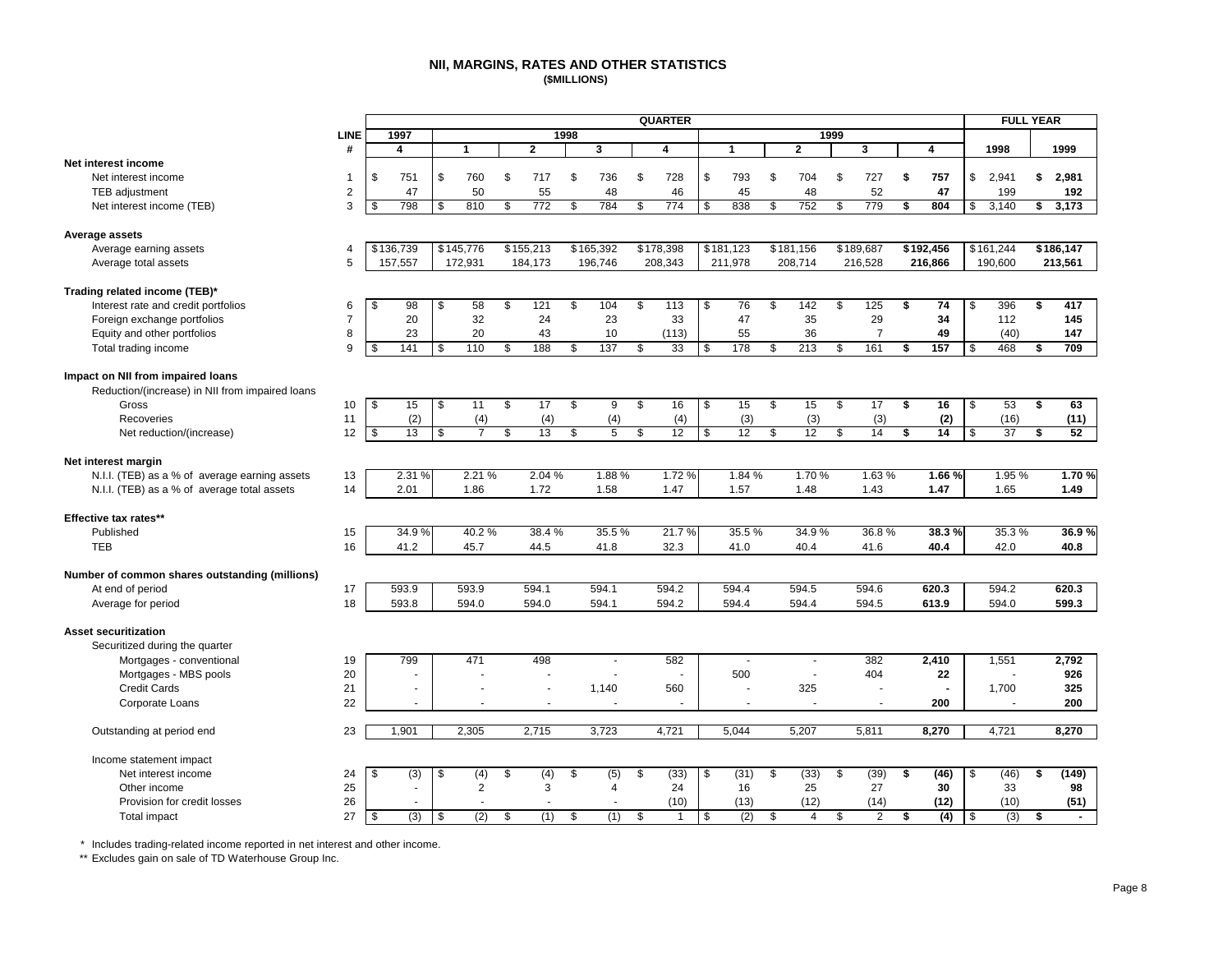# **INTEREST RATE SENSITIVITY, SECURITIES, DEFERRED REVENUE, AND GOODWILL / INTANGIBLES (\$MILLIONS)**

<span id="page-10-0"></span>

|                                                                     |             |     |       |     |              |                         |              |      |                  |                                  | <b>AS AT QUARTER END</b> |                  |                          |                |      |           |     |       |
|---------------------------------------------------------------------|-------------|-----|-------|-----|--------------|-------------------------|--------------|------|------------------|----------------------------------|--------------------------|------------------|--------------------------|----------------|------|-----------|-----|-------|
|                                                                     | <b>LINE</b> |     | 1997  |     |              |                         |              | 1998 |                  |                                  |                          |                  |                          |                | 1999 |           |     |       |
|                                                                     | #           |     | 4     |     | $\mathbf{1}$ |                         | $\mathbf{2}$ |      | 3                |                                  | 4                        | 1                |                          | $\mathbf{2}$   |      | 3         |     | 4     |
| Interest sensitive (asset) liability gap within 1 year (\$billions) |             | \$  | 6.9   | \$  | 5.1          | S                       | 4.9          | \$   | 1.0              | \$                               | 1.5                      | \$<br>$(3.8)$ \$ |                          | $(4.4)$ \$     |      | 0.9       | \$  | (7.5) |
| After tax impact of 1% increase in interest rates on                |             |     |       |     |              |                         |              |      |                  |                                  |                          |                  |                          |                |      |           |     |       |
| Common shareholders' equity                                         | 2           | \$  | (173) | -\$ | (132)        | \$                      | $(130)$ \$   |      | (77)             | \$                               | (74)                     | \$<br>(112)      | \$                       | (126)          | -\$  | (156)     | -\$ | (153) |
| Annual net income                                                   | 3           |     | (15)  |     | 3            |                         | (6)          |      | 13               |                                  | 38                       | 5                |                          | (2)            |      | (14)      |     | (7)   |
| Securities - surplus (deficit) over book                            |             |     |       |     |              |                         |              |      |                  |                                  |                          |                  |                          |                |      |           |     |       |
| Canadian governments                                                | 4           | \$  | 17    | \$  | (7)          | $\overline{\mathbf{e}}$ | $(6)$ \$     |      | $\overline{(6)}$ | $\overline{\boldsymbol{\theta}}$ | $(1)$ \$                 | $\overline{(2)}$ | $\overline{\mathcal{G}}$ | $\overline{2}$ | \$   | $(10)$ \$ |     | (20)  |
| U.S. federal government                                             | 5           |     |       |     |              |                         | 4            |      |                  |                                  | 7                        |                  |                          |                |      | (1)       |     | (2)   |
| Corporate bonds/debentures/commercial paper                         | 6           |     | (3)   |     | (11)         |                         | (8)          |      | (13)             |                                  | (5)                      | 3                |                          | (2)            |      | 10        |     | 6     |
| <b>Preferred shares</b>                                             |             |     | 59    |     | 43           |                         | 43           |      | 42               |                                  | 17                       | 19               |                          | 17             |      | 13        |     |       |
| Common & equivalents                                                | 8           |     | 600   |     | 727          |                         | 932          |      | 746              |                                  | 459                      | 880              |                          | 1,521          |      | 1,227     |     | 405   |
| <b>Total</b>                                                        | 9           | \$. | 674   | \$  | 753          | \$                      | 965          | \$   | 770              | \$                               | 477                      | \$<br>900        | \$                       | ,534           | \$   | ,239      | \$  | 394   |
| <b>Deferred revenues</b>                                            |             |     |       |     |              |                         |              |      |                  |                                  |                          |                  |                          |                |      |           |     |       |
| Credit fees                                                         | 10          | -\$ | 118   | \$  | 127S         |                         | 145          | -\$  | 128              | \$                               | 142                      | \$<br>183        | \$                       | 141            | \$   | 139       | -\$ | 128   |
| <b>Derivatives</b>                                                  | 11          |     | 111   |     | 120          |                         | 130          |      | 135              |                                  | 133                      | 134              |                          | 142            |      | 145       |     | 143   |
| Total                                                               | 12          | \$  | 229   | \$  | 247 \$       |                         | 275          | -\$  | 263              | \$                               | 275                      | \$<br>317        | \$                       | 283            | \$   | $284$ \$  |     | 271   |
| <b>Goodwill / Intangibles</b>                                       |             |     |       |     |              |                         |              |      |                  |                                  |                          |                  |                          |                |      |           |     |       |
| At beginning of period                                              | 13          | \$  | 517   | \$  | 522 \$       |                         | 756          | -\$  | 734              | -S                               | 915                      | \$<br>958        | \$.                      | 928            | -\$  | 882 \$    |     | 917   |
| Arising during the period                                           | 14          |     |       |     | 252          |                         |              |      | 151              |                                  | 37                       | 3                |                          |                |      | 18        |     | 27    |
| Amortized in the period                                             | 15          |     | (7)   |     | (34)         |                         | (10)         |      | (11)             |                                  | (13)                     | (13)             |                          | (13)           |      | (13)      |     | (14)  |
| Foreign exchange adjustment                                         | 16          |     | 12    |     | 16           |                         | (12)         |      | 41               |                                  | 19                       | (20)             |                          | (33)           |      | 30        |     | (21)  |
| At end of period                                                    | 17          | \$  | 522   | \$  | $756$ \$     |                         | 734          | -\$  | 915              | -\$                              | 958                      | \$<br>928        | \$                       | 882            | - \$ | 917S      |     | 909   |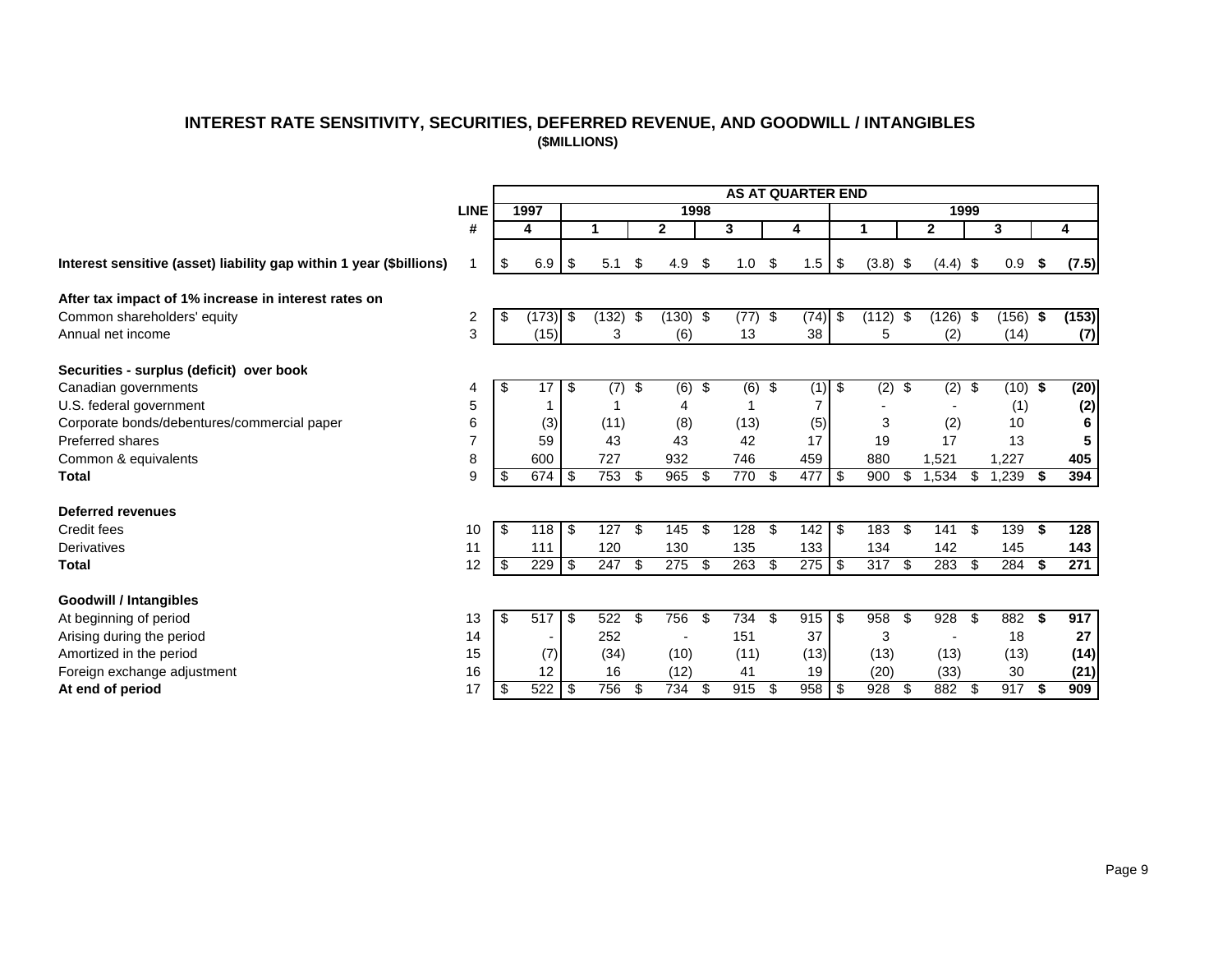# **NET INTEREST INCOME (\$MILLIONS)**

<span id="page-11-0"></span>

|                              |                |            |             |             |            | <b>QUARTER</b> |             |             |      |       |             | <b>FULL YEAR</b> |             |
|------------------------------|----------------|------------|-------------|-------------|------------|----------------|-------------|-------------|------|-------|-------------|------------------|-------------|
|                              | <b>LINE</b>    | 1997       |             | 1998        |            |                |             |             | 1999 |       |             |                  |             |
|                              | #              | 4          |             | 2           | 3          | 4              |             | 2           |      | 3     | 4           | 1998             | 1999        |
| Interest income<br>Loans     | $\mathbf{1}$   | \$<br>,680 | \$<br>1,759 | \$<br>1,776 | \$<br>,950 | \$<br>2,005    | \$<br>1,897 | \$<br>1,876 | \$   | 1,922 | \$<br>1,899 | \$<br>7,490      | \$<br>7,594 |
| Securities                   | $\overline{c}$ | 374        | 427         | 447         | 548        | 751            | 715         | 591         |      | 689   | 773         | 2,173            | 2,768       |
| Deposits with banks          | 3              | 75         | 84          | 96          | 81         | 73             | 81          | 186         |      | 116   | 129         | 334              | 512         |
| Total interest income        | 4              | 2,129      | 2,270       | 2,319       | 2,579      | 2,829          | 2,693       | 2,653       |      | 2,727 | 2,801       | 9,997            | 10,874      |
| Interest expense<br>Deposits | 5              | 1,078      | 1,195       | 1,315       | 1,472      | 1,600          | 1,520       | 1,579       |      | 1,593 | 1,562       | 5,582            | 6,254       |
| Subordinated notes           | 6              | 40         | 47          | 63          | 58         | 58             | 54          | 48          |      | 38    | 41          | 226              | 181         |
| Other                        | $\overline{7}$ | 260        | 268         | 224         | 313        | 443            | 326         | 322         |      | 369   | 441         | 1,248            | 1,458       |
| Total interest expense       | 8              | 1,378      | 1,510       | 1,602       | 1,843      | 2,101          | 1,900       | 1,949       |      | 2,000 | 2,044       | 7,056            | 7,893       |
| Net interest income          | 9              | 751<br>\$  | \$<br>760   | \$<br>717   | \$<br>736  | \$<br>728      | \$<br>793   | \$<br>704   | \$   | 727   | \$<br>757   | \$<br>2,941      | \$<br>2,981 |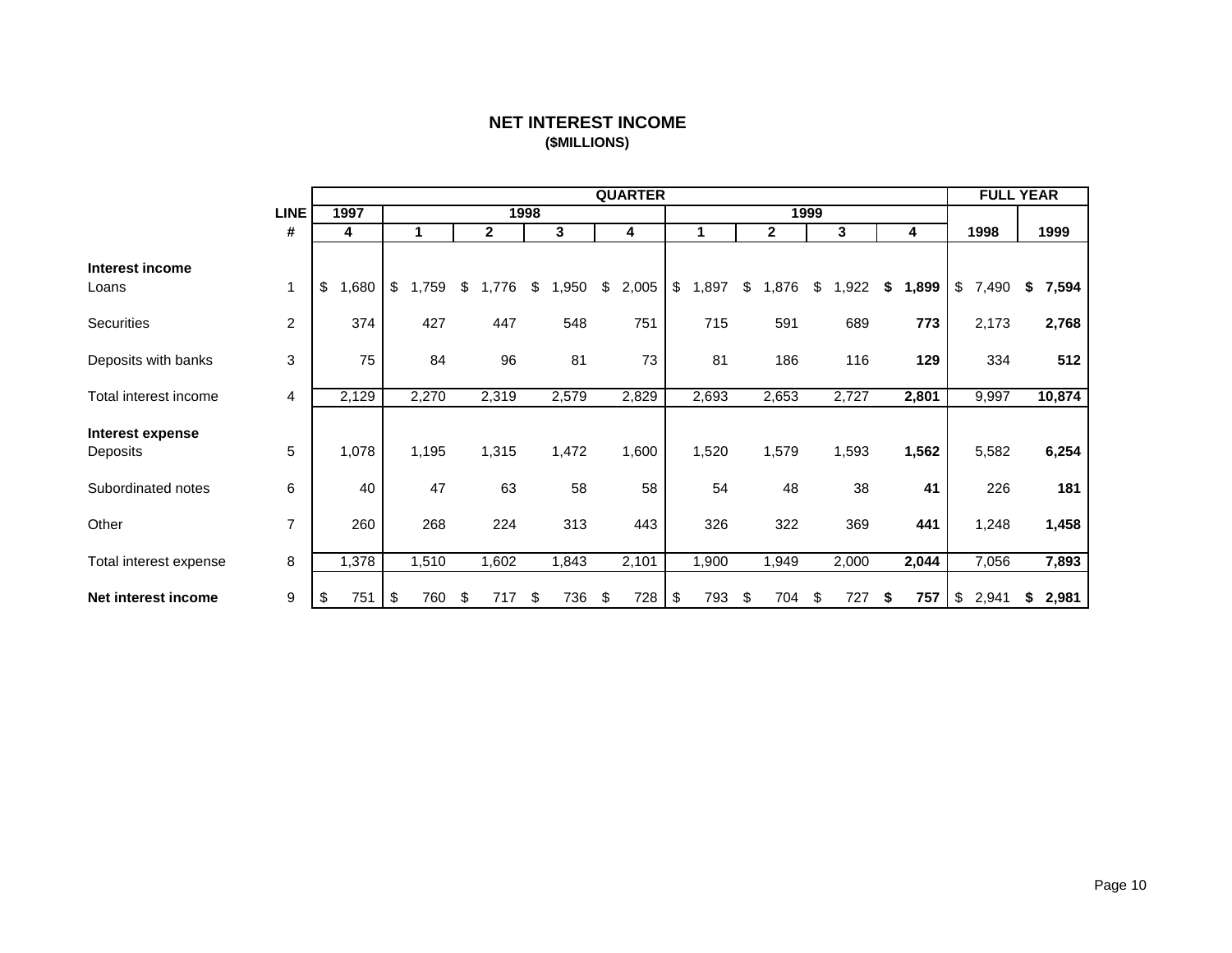# **OTHER INCOME (\$MILLIONS)**

<span id="page-12-0"></span>

|                                                      |                |                         |               |                |     |                |      |              |       | <b>QUARTER</b> |       |                |    |              |     |                |         |     | <b>FULL YEAR</b> |    |       |
|------------------------------------------------------|----------------|-------------------------|---------------|----------------|-----|----------------|------|--------------|-------|----------------|-------|----------------|----|--------------|-----|----------------|---------|-----|------------------|----|-------|
|                                                      | <b>LINE</b>    | 1997                    |               |                |     |                | 1998 |              |       |                |       |                |    | 1999         |     |                |         |     |                  |    |       |
|                                                      | #              | $\overline{\mathbf{4}}$ |               | $\mathbf{1}$   |     | $\overline{2}$ |      | $\mathbf{3}$ |       | 4              |       | 1              |    | $\mathbf{2}$ |     | 3              |         | 4   | 1998             |    | 1999  |
| TD Waterhouse fees and commissions                   | $\mathbf 1$    | \$<br>136               | $\sqrt[6]{3}$ | 127            | -\$ | 163            | \$   | 167          | $\$\$ | 177            | $\$\$ | 238            | \$ | 268          | -\$ | 238            | -S      | 235 | \$<br>634        | S. | 979   |
| Full service brokerage and other securities services | 2              | 92                      |               | 93             |     | 128            |      | 104          |       | 54             |       | 112            |    | 116          |     | 161            |         | 95  | 379              |    | 484   |
| Mutual fund management                               | 3              | 44                      |               | 44             |     | 48             |      | 56           |       | 56             |       | 59             |    | 64           |     | 65             |         | 70  | 204              |    | 258   |
| Credit fees                                          | $\overline{4}$ | 92                      |               | 82             |     | 105            |      | 119          |       | 97             |       | 100            |    | 118          |     | 118            |         | 127 | 403              |    | 463   |
| Service charges                                      | 5              | 68                      |               | 69             |     | 70             |      | 72           |       | 72             |       | 68             |    | 69           |     | 76             |         | 76  | 283              |    | 289   |
| Card services                                        | 6              | 44                      |               | 44             |     | 41             |      | 46           |       | 49             |       | 46             |    | 43           |     | 50             |         | 51  | 180              |    | 190   |
| Trading income                                       | $\overline{7}$ | 91                      |               | 65             |     | 153            |      | 95           |       | (15)           |       | 99             |    | 184          |     | 190            |         | 206 | 298              |    | 679   |
| Net investment securities gains*                     | 8              | 232                     |               | 36             |     | 42             |      | 248          |       | 60             |       | 132            |    | 80           |     | 65             |         | 85  | 386              |    | 362   |
| Foreign exchange - non-trading                       | 9              | 27                      |               | 22             |     | 20             |      | 29           |       | 24             |       | 16             |    | 12           |     | 27             |         | 17  | 95               |    | 72    |
| Property rental income                               | 10             | 14                      |               | 18             |     | 10             |      | 17           |       | 16             |       | 13             |    | 17           |     | 15             |         | 14  | 61               |    | 59    |
| Insurance                                            | 11             | 10                      |               | 13             |     | 13             |      | 14           |       | 16             |       | 14             |    | 16           |     | 17             |         | 18  | 56               |    | 65    |
| Income - asset securitizations                       | 12             |                         |               | $\mathbf{2}$   |     | 3              |      | 4            |       | 24             |       | 15             |    | 24           |     | 26             |         | 29  | 33               |    | 94    |
| Other consumer services                              | 13             | 13                      |               | $\overline{7}$ |     | 9              |      | 6            |       | 6              |       | $\overline{7}$ |    | $\mathbf 1$  |     | $\overline{2}$ |         | 6   | 28               |    | 16    |
| Other commercial and corporate services              | 14             | 25                      |               | 85             |     | 23             |      | 28           |       | 21             |       | 18             |    | 32           |     | 15             |         | 17  | 157              |    | 82    |
| Total other income - page 3 (line 3)                 | 15             | \$<br>888               | \$            | 707            | -\$ | 828            | \$   | 1,005        | \$    | 657            | \$    | 937            | S. | 1,044        | \$  | 1,065          | \$1,046 |     | \$3,197          | S. | 4,092 |

\*Excludes Knight/Trimark gain in Q4/99.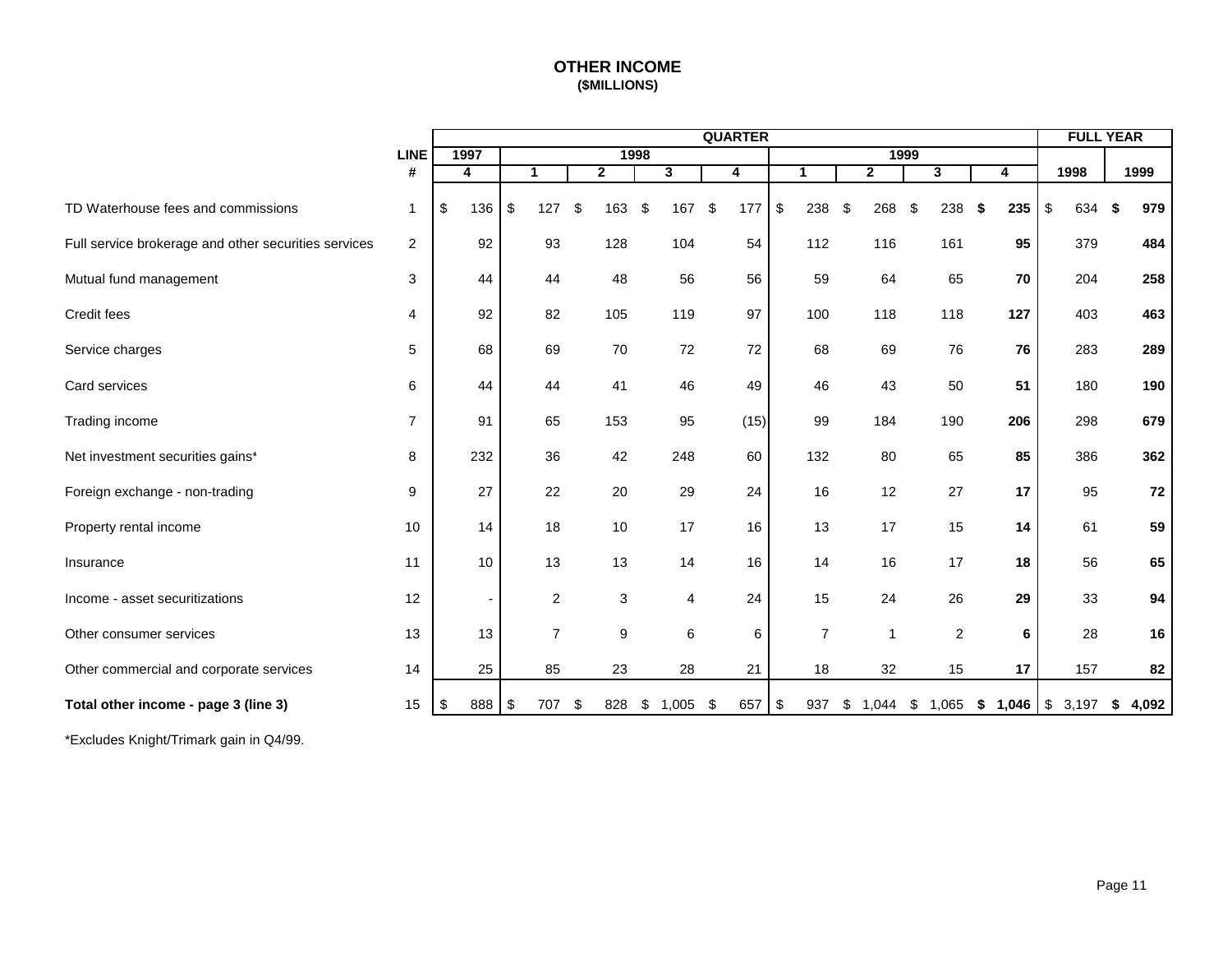# **NON-INTEREST EXPENSES (\$MILLIONS)**

<span id="page-13-0"></span>

|                                                  |                         |      |     |                                |     |              |           |    | <b>QUARTER</b>                                        |               |             |                         |                |                 |             | <b>FULL YEAR</b> |
|--------------------------------------------------|-------------------------|------|-----|--------------------------------|-----|--------------|-----------|----|-------------------------------------------------------|---------------|-------------|-------------------------|----------------|-----------------|-------------|------------------|
|                                                  | <b>LINE</b>             | 1997 |     |                                |     | 1998         |           |    |                                                       |               |             | 1999                    |                |                 |             |                  |
|                                                  | #                       | 4    |     | $\mathbf 1$                    |     | $\mathbf{2}$ | 3         |    | 4                                                     |               | $\mathbf 1$ | $\overline{\mathbf{2}}$ | 3              | 4               | 1998        | 1999             |
| <b>Salaries and staff benefits</b>               |                         |      |     |                                |     |              |           |    |                                                       |               |             |                         |                |                 |             |                  |
| <b>Salaries</b>                                  | 1                       | \$   | 494 | \$<br>441                      | \$  | 509          | \$<br>519 |    | \$<br>523                                             | $\frac{1}{2}$ | 524         | \$<br>549               | \$<br>590      | \$<br>597       | \$<br>1,992 | \$<br>2,260      |
| Pension and other staff benefits                 | $\overline{\mathbf{c}}$ |      | 34  | 39                             |     | 44           |           | 47 | 45                                                    |               | 53          | 57                      | 60             | 53              | 175         | 223              |
| Total                                            | 3                       |      | 528 | 480                            |     | 553          | 566       |    | 568                                                   |               | 577         | 606                     | 650            | 650             | 2,167       | 2,483            |
| Occupancy                                        |                         |      |     |                                |     |              |           |    |                                                       |               |             |                         |                |                 |             |                  |
| Rent                                             | 4                       |      | 46  | 44                             |     | 47           |           | 51 | 54                                                    |               | 52          | 53                      | 51             | 53              | 196         | 209              |
| Depreciation                                     | 5                       |      | 21  | 18                             |     | 15           |           | 20 | 20                                                    |               | 18          | 19                      | 20             | 23              | 73          | 80               |
| Other                                            | 6                       |      | 17  | 18                             |     | 18           |           | 18 | 21                                                    |               | 20          | 21                      | 22             | 21              | 75          | 84               |
| Total                                            | $\overline{7}$          |      | 84  | 80                             |     | 80           |           | 89 | 95                                                    |               | 90          | 93                      | 93             | $\overline{97}$ | 344         | 373              |
| Equipment                                        |                         |      |     |                                |     |              |           |    |                                                       |               |             |                         |                |                 |             |                  |
| Rent                                             | 8                       |      | 17  | 17                             |     | 18           |           | 21 | 22                                                    |               | 22          | 22                      | 22             | 22              | 78          | 88               |
| Depreciation                                     | 9                       |      | 24  | 25                             |     | 27           |           | 28 | 28                                                    |               | 26          | 29                      | 31             | 35              | 108         | 121              |
| Other                                            | 10                      |      | 37  | 34                             |     | 40           |           | 37 | 38                                                    |               | 45          | 48                      | 45             | 48              | 149         | 186              |
| Total                                            | 11                      |      | 78  | 76                             |     | 85           |           | 86 | 88                                                    |               | 93          | 99                      | 98             | 105             | 335         | 395              |
| General                                          |                         |      |     |                                |     |              |           |    |                                                       |               |             |                         |                |                 |             |                  |
| Marketing and business development               | 12                      |      | 59  | 52                             |     | 55           |           | 58 | 48                                                    |               | 57          | 63                      | 62             | 79              | 213         | 261              |
| Brokerage related fees                           | 13                      |      | 31  | 32                             |     | 38           |           | 41 | 51                                                    |               | 58          | 55                      | 53             | 55              | 162         | 221              |
| Professional and advisory services               | 14                      |      | 40  | 32                             |     | 31           |           | 39 | 38                                                    |               | 34          | 41                      | 40             | 57              | 140         | 172              |
| Communications                                   | 15                      |      | 32  | 34                             |     | 34           |           | 38 | 36                                                    |               | 40          | 42                      | 38             | 35              | 142         | 155              |
| Capital and business taxes                       | 16                      |      | 23  | 26                             |     | 22           |           | 22 | 3                                                     |               | 20          | 21                      | 22             | 23              | 73          | 86               |
| Postage                                          | 17                      |      | 16  | 14                             |     | 17           |           | 17 | 17                                                    |               | 20          | 23                      | 19             | 20              | 65          | 82               |
| Travel and relocation                            | 18                      |      | 11  | 10                             |     | 11           |           | 14 | 10                                                    |               | 9           | 11                      | 11             | 15              | 45          | 46               |
| Deposit insurance premiums                       | 19                      |      | 16  | 16                             |     | 16           |           | 16 | 15                                                    |               | 16          | 17                      | $\overline{4}$ | 4               | 63          | 41               |
| Other - excluding non-cash goodwill / intangible |                         |      |     |                                |     |              |           |    |                                                       |               |             |                         |                |                 |             |                  |
| charges                                          | 20                      |      | 30  | 28                             |     | 33           |           | 36 | 42                                                    |               | 44          | 55                      | 42             | 52              | 139         | 193              |
| Total                                            | 21                      |      | 258 | 244                            |     | 257          | 281       |    | 260                                                   |               | 298         | 328                     | 291            | 340             | 1,042       | 1,257            |
| Total expenses excluding non-cash goodwill /     |                         |      |     |                                |     |              |           |    |                                                       |               |             |                         |                |                 |             |                  |
| intangible charges - page 3 (line 7)             | 22                      | \$   | 948 | $\sqrt[6]{\frac{1}{2}}$<br>880 | -\$ | 975          |           |    | $$1,022$ $$1,011$ $$1,058$ $$1,126$ $$1,132$ $$1,192$ |               |             |                         |                |                 | \$3,888     | \$<br>4,508      |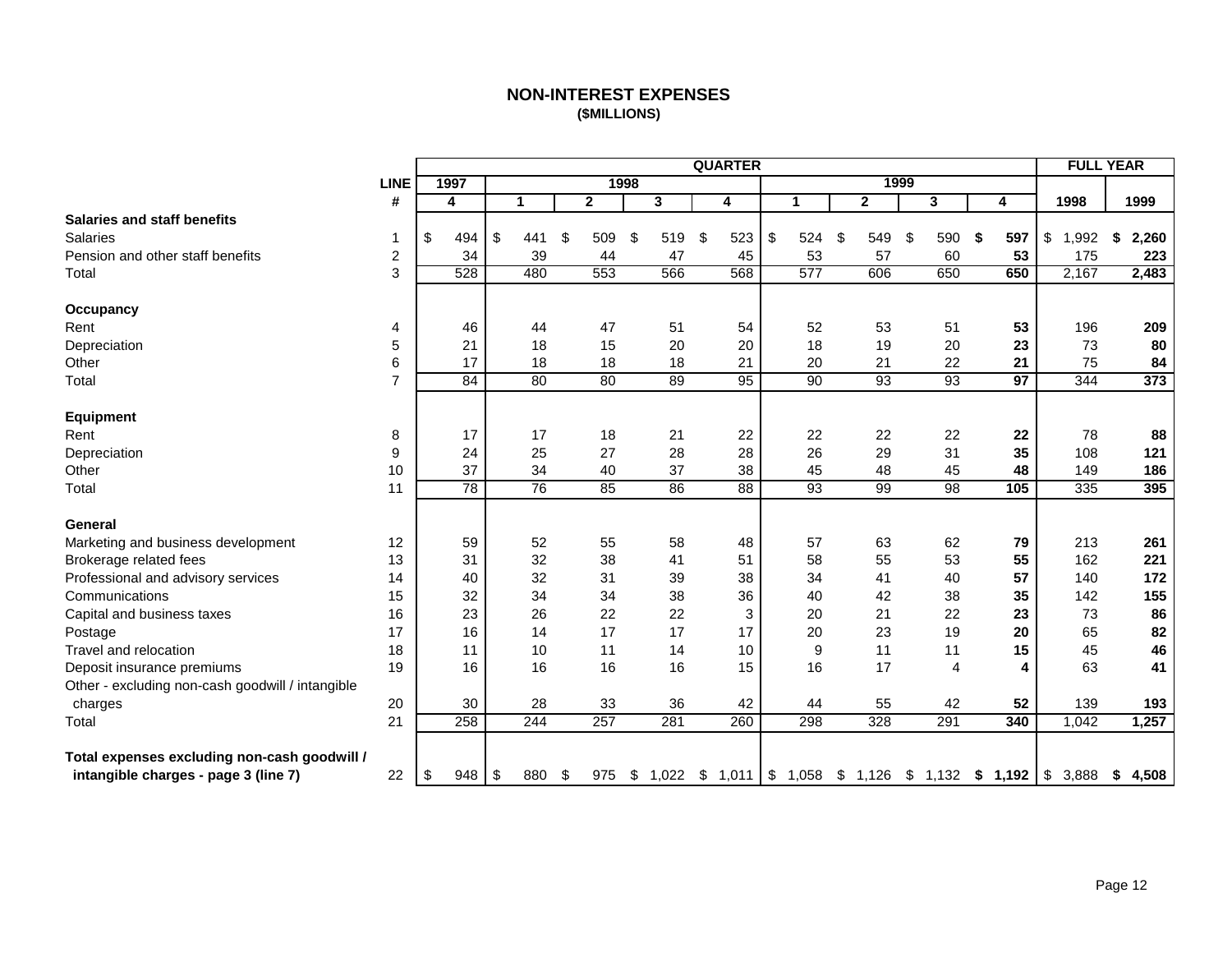## **BALANCE SHEET (\$MILLIONS)**

<span id="page-14-0"></span>

|                                                  |                |                     |              |             |                |                         |             |      | AS AT QUARTER END |      |                      |      |              |      |             |               |
|--------------------------------------------------|----------------|---------------------|--------------|-------------|----------------|-------------------------|-------------|------|-------------------|------|----------------------|------|--------------|------|-------------|---------------|
|                                                  | <b>LINE</b>    | 1997                |              |             |                | 1998                    |             |      |                   |      |                      |      |              | 1999 |             |               |
|                                                  | #              | 4                   | $\mathbf{1}$ |             | $\overline{2}$ |                         | 3           |      | 4                 |      | $\blacktriangleleft$ |      | $\mathbf{2}$ |      | 3           | 4             |
| Cash resources                                   | 1              | \$<br>7,587         | \$           | $5,743$ \$  | 6,878 \$       |                         | $6,925$ \$  |      | 3,079             | l \$ | 8,531 \$             |      | 7,596 \$     |      | 8,307 \$    | 6,226         |
| Securities purchased under resale agreements     | 2              | 23,321              |              | 26,771      | 28,828         |                         | 33,162      |      | 12,291            |      | 23,377               |      | 20,536       |      | 27,771      | 25,708        |
| Investment securities                            |                |                     |              |             |                |                         |             |      |                   |      |                      |      |              |      |             |               |
| Issued or guaranteed by Canada or provinces      | 3              | 2,325               |              | 2,367       | 1,791          |                         | 1,916       |      | 1,721             |      | 1,655                |      | 1,078        |      | 1,232       | 1,154         |
| Issued by US federal government                  | 4              | 4,371               |              | 4,846       | 4,718          |                         | 5,037       |      | 4,522             |      | 5,168                |      | 5,598        |      | 6,496       | 6,562         |
| Other securities                                 | 5              | 5,915               |              | 5,938       | 8,527          |                         | 9,322       |      | 6,269             |      | 10,676               |      | 9,512        |      | 9,957       | 10,313        |
| Total                                            | 6              | 12,611              |              | 13,151      | 15,036         |                         | 16,275      |      | 12,512            |      | 17,499               |      | 16,188       |      | 17,685      | 18,029        |
| <b>Trading securities</b>                        | $\overline{7}$ | 20,811              |              | 24,695      | 30,637         |                         | 44,454      |      | 37,207            |      | 46,928               |      | 47,635       |      | 52,418      | 51,064        |
| Total                                            | 8              | 33,422              |              | 37,846      | 45,673         |                         | 60,729      |      | 49,719            |      | 64,427               |      | 63,823       |      | 70,103      | 69,093        |
| Loans and customers' liability under acceptances |                |                     |              |             |                |                         |             |      |                   |      |                      |      |              |      |             |               |
| Residential mortgages                            | 9              | 30,442              |              | 30,632      | 30,734         |                         | 31,982      |      | 32,255            |      | 32,388               |      | 33,343       |      | 33,445      | 31,483        |
| Personal                                         | 10             | 13,736              |              | 14,872      | 16,186         |                         | 15,913      |      | 15,160            |      | 16,442               |      | 18,819       |      | 20,181      | 20,443        |
| Business and government                          | 11             | 42,560              |              | 46,996      | 46,198         |                         | 45,859      |      | 47,459            |      | 49,278               |      | 47,096       |      | 44,805      | 44,599        |
| Total                                            | 12             | 86,738              |              | 92,500      | 93,118         |                         | 93,754      |      | 94,874            |      | 98,108               |      | 99,258       |      | 98,431      | 96,525        |
| Other assets                                     | 13             | 12,784              |              | 14,179      | 15,022         |                         | 14,176      |      | 21,868            |      | 19,042               |      | 16,828       |      | 17,874      | 16,865        |
| <b>Total assets</b>                              | 14             | \$<br>163,852       | \$           | 177,039 \$  | 189,519 \$     |                         | 208,746     | - \$ | 181,831           | \$   | 213,485              | \$   | 208,041      | \$   | 222,486 \$  | 214,417       |
| Deposits                                         |                |                     |              |             |                |                         |             |      |                   |      |                      |      |              |      |             |               |
| Personal non-term                                | 15             | \$<br>$20,517$ \$   |              | $21,460$ \$ | 22,416         | \$                      | $22,573$ \$ |      | 23,335            | l \$ | 24,070               | - \$ | $25,084$ \$  |      | $26,294$ \$ | 26,417        |
| Personal term                                    | 16             | 23,527              |              | 23,081      | 22,916         |                         | 22,935      |      | 24,358            |      | 25,371               |      | 25,699       |      | 25,595      | 26,357        |
| Banks and deposit taking institutions            | 17             | 16,268              |              | 21,716      | 26,455         |                         | 27,476      |      | 17,063            |      | 28,534               |      | 30,236       |      | 31,770      | 30,901        |
| Business and government                          | 18             | 50,314              |              | 51,827      | 55,886         |                         | 64,360      |      | 55,921            |      | 66,461               |      | 60,246       |      | 59,997      | 56,711        |
| Total                                            | 19             | 110,626             |              | 118,084     | 127,673        |                         | 137,344     |      | 120,677           |      | 144,436              |      | 141,265      |      | 143,656     | 140,386       |
| Acceptances                                      | 20             | 7,036               |              | 7,125       | 8,078          |                         | 9,144       |      | 9,948             |      | 10,267               |      | 8,861        |      | 8,571       | 9,040         |
| Short sales of securities                        | 21             | 9,640               |              | 9,153       | 10,116         |                         | 16,429      |      | 13,034            |      | 16,482               |      | 16,034       |      | 22,612      | 15,044        |
| Securities sold under repurchase agreements      | 22             | 15,199              |              | 19,055      | 21,241         |                         | 24,144      |      | 8,421             |      | 15,849               |      | 15,207       |      | 19,390      | 19,241        |
| Other liabilities                                | 23             | 10,657              |              | 12,238      | 10,922         |                         | 9,745       |      | 17,612            |      | 14,248               |      | 14,552       |      | 14,169      | 15,621        |
| Subordinated notes                               | 24             | 3,391               |              | 3,464       | 3,425          |                         | 3,543       |      | 3,606             |      | 3,559                |      | 3,411        |      | 3,490       | 3,217         |
| Non-controlling interest in subsidiary           | 25             |                     |              |             |                |                         |             |      |                   |      |                      |      |              |      | 380         | 335           |
| Shareholders' equity                             |                |                     |              |             |                |                         |             |      |                   |      |                      |      |              |      |             |               |
| Preferred                                        | 26             | 546                 |              | 905         | 900            |                         | 915         |      | 845               |      | 839                  |      | 830          |      | 839         | 833           |
| Common                                           | 27             | 6,757               |              | 7,015       | 7,164          |                         | 7,482       |      | 7,688             |      | 7,805                |      | 7,881        |      | 9,379       | 10,700        |
| Total                                            | 28             | 7,303               |              | 7,920       | 8,064          |                         | 8,397       |      | 8,533             |      | 8,644                |      | 8,711        |      | 10,218      | 11,533        |
| Total liabilities and shareholders' equity       | 29             | \$<br>163,852       | \$           | 177,039 \$  | 189,519 \$     |                         | 208,746 \$  |      | 181,831           | \$   | 213,485 \$           |      | 208,041 \$   |      | 222,486 \$  | 214,417       |
|                                                  |                |                     |              |             |                |                         |             |      |                   |      |                      |      |              |      |             |               |
| <b>Assets under administration</b>               |                |                     |              |             |                |                         |             |      |                   |      |                      |      |              |      |             |               |
| Wealth management services                       | 30             | l \$<br>$89,439$ \$ |              | 105,974     | \$<br>119,480  | $\overline{\mathbf{s}}$ | 128,350     | \$   | 128,520 \$        |      | 156,769              | \$   | 188,394      | \$   | 201,876     | \$<br>212.000 |

| Wealth management services      | 30           | 89.439  | 105.974 | 119.480 | 128.350 | 128.520 | 156,769 | 188.394 | 201.876 | 212,000 |
|---------------------------------|--------------|---------|---------|---------|---------|---------|---------|---------|---------|---------|
| Personal and commercial banking | $\sim$       | .128    | 33.640  | 35,255  | 37,310  | 36,538  | 37,908  | 39,536  | 43,915  | 48.155  |
| Total                           | $\sim$<br>32 | 120.567 | 139.434 | 154.735 | 165.660 | 165.058 | 194.677 | 227,930 | 245.791 | 260.155 |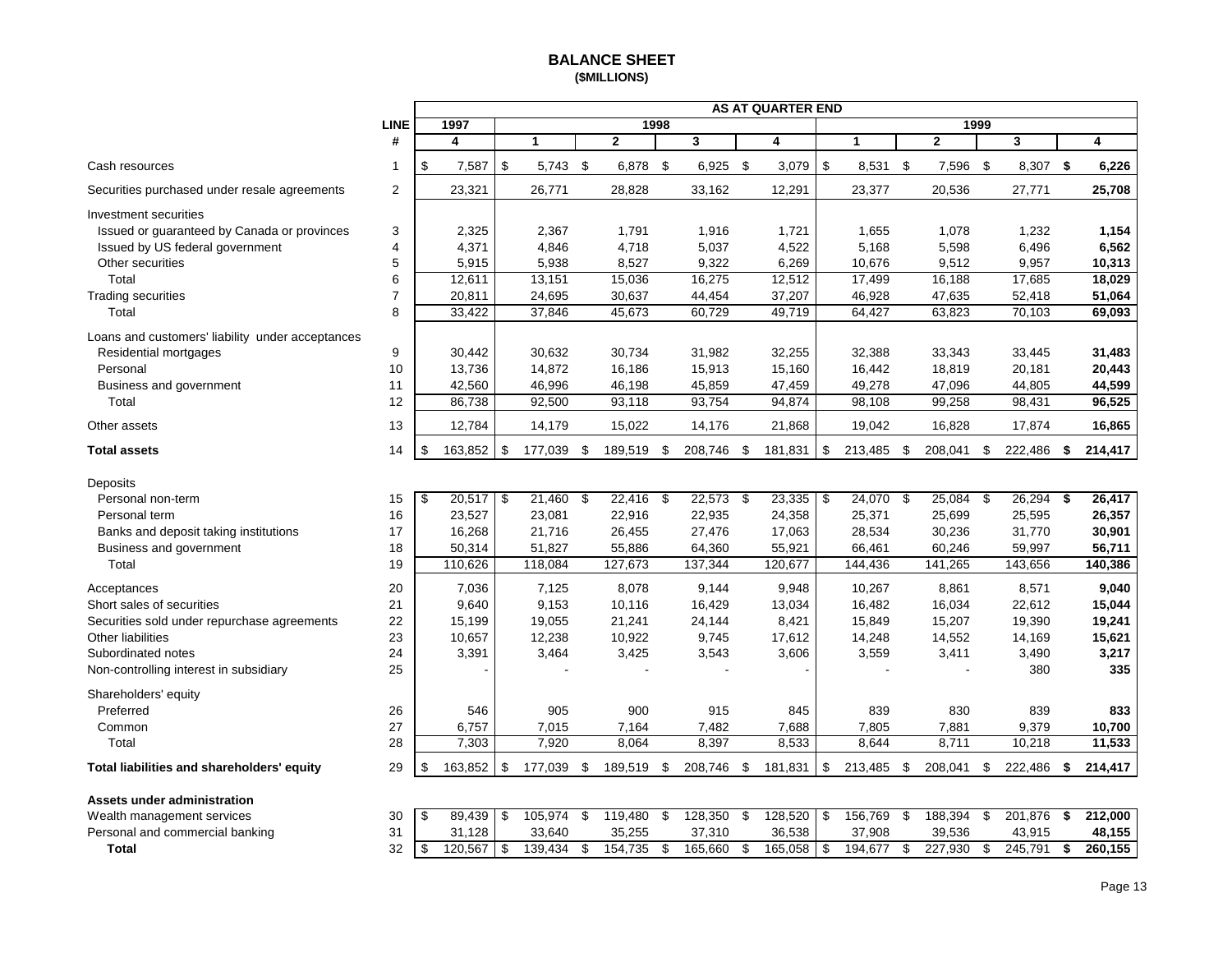#### **ANALYSIS OF CHANGE IN SHAREHOLDERS' EQUITY (\$MILLIONS)**

<span id="page-15-0"></span>

|                                                  | <b>LINE</b> |               |               |                |             | <b>QUARTER</b> |             |               |                |               | <b>FULL YEAR</b>     |              |
|--------------------------------------------------|-------------|---------------|---------------|----------------|-------------|----------------|-------------|---------------|----------------|---------------|----------------------|--------------|
|                                                  | #           | 1997          |               | 1998           |             |                |             |               | 1999           |               |                      |              |
|                                                  |             | 4             |               | $\overline{2}$ | 3           | 4              |             | $\mathbf{2}$  | 3              |               | 1998                 | 1999         |
| <b>Preferred shares</b>                          |             |               |               |                |             |                |             |               |                |               |                      |              |
| Balance at beginning of period                   |             | 541<br>\$     | -\$<br>546 \$ | 905 \$         | 900 \$      | 915S           | 845 \$      | 839           | - \$<br>830 \$ | 839           | $\sqrt{3}$<br>546 \$ | 845          |
| Issued - TD Mortgage Investment Corp.            | 2           |               | 350           |                |             |                |             |               |                |               | 350                  |              |
| Redeemed                                         | 3           |               |               |                |             | (75)           |             |               |                |               | (75)                 |              |
| Translation on shares issued in foreign currency | 4           | 5             | 9             | (5)            | 15          |                | (6)         | (9)           | 9              | (6)           | 24                   | (12)         |
| Balance at end of period                         | 5           | 546           | 905           | 900            | 915         | 845            | 839         | 830           | 839            | 833           | 845                  | 833          |
| <b>Common shares</b>                             |             |               |               |                |             |                |             |               |                |               |                      |              |
| Balance at beginning of period                   | 6           | 1,297         | 1,297         | 1,298          | 1,299       | 1,300          | 1,301       | 1,303         | 1,305          | 1,306         | 1,297                | 1,301        |
| Issued -<br>options                              |             |               |               |                |             |                | 2           | 2             |                |               |                      |              |
| cash<br>Issued -                                 | 8           |               |               |                |             |                |             |               |                | 700           |                      | 700          |
| Balance at end of period                         | 9           | 1,297         | 1,298         | 1,299          | 1,300       | 1,301          | 1,303       | 1,305         | 1,306          | 2,006         | 1,301                | 2,006        |
| <b>Retained earnings</b>                         |             |               |               |                |             |                |             |               |                |               |                      |              |
| Balance at beginning of period                   | 10          | 5,212         | 5,460         | 5.717          | 5,865       | 6,182          | 6,387       | 6,502         | 6,576          | 8.073         | 5.460                | 6,387        |
| Net Income                                       | 11          | 289           | 293           | 307            | 287         | 234            | 312         | 348           | 1,473          | 848           | 1,121                | 2,981        |
| Dividends - common                               | 12          | (83)          | (95)          | (95)           | (101)       | (101)          | (101)       | (101)         | (113)          | (118)         | (392)                | (433)        |
| - preferred                                      | 13          | (8)           | (8)           | (8)            | (9)         | (9)            | (8)         | (8)           | (8)            | (7)           | (34)                 | (31)         |
| - preferred TDMIC tax effected                   | 14          |               | (3)           | (2)            | (3)         | (3)            | (3)         | (3)           | (3)            | (3)           | (11)                 | (12)         |
| Translation adjustments - net of taxes           | 15          | 55            | 76            | (43)           | 153         | 84             | (84)        | (133)         | 155            | (87)          | 270                  | (149)        |
| Share issue expenses - net of taxes              | 16          |               | (3)           |                |             |                |             |               |                | (12)          | (3)                  | (12)         |
| Stock options settled in cash - tax effected     | 17          | (6)           | (2)           | (12)           | (9)         | (2)            | (1)         | (28)          | (7)            | (1)           | (25)                 | (37)         |
| Other                                            | 18          |               | (1)           |                | (1)         |                |             | (1)           |                |               |                      |              |
| Balance at end of period                         | 19          | 5,460         | 5,717         | 5,865          | 6,182       | 6,387          | 6,502       | 6,576         | 8,073          | 8,694         | 6,387                | 8,694        |
| <b>Total common equity</b>                       | 20          | 6,757         | 7,015         | 7,164          | 7,482       | 7,688          | 7,805       | 7,881         | 9,379          | 10,700        | 7,688                | 10,700       |
| Total shareholders' equity                       | 21          | 7,303<br>- 35 | 7,920<br>- \$ | 8,064<br>- \$  | 8,397<br>-S | 8,533<br>- \$  | 8,644<br>\$ | 8,711<br>- \$ | 10,218<br>- \$ | 11,533<br>- 5 | -\$<br>8,533         | 11,533<br>-S |

#### **NUMBER OF COMMON SHARES**

| <b>Common Shares</b>                           |    |             |             |         |        |         |                                                                                                                                                         |         |        |            |         |            |
|------------------------------------------------|----|-------------|-------------|---------|--------|---------|---------------------------------------------------------------------------------------------------------------------------------------------------------|---------|--------|------------|---------|------------|
| Number of common shares at beginning of period | 22 |             |             |         |        |         | 593,865,148   593,892,398 593,928,098 594,062,548 594,136,298   594,237,648 594,367,098 594,498,746 <b>594,580,646</b>   593,892,398 <b>594,237,648</b> |         |        |            |         |            |
| Issued on exercise of options                  | 23 | 27.250      | 35.700      | 134.450 | 73.750 | 101.350 | 129.450                                                                                                                                                 | 131.648 | 81,900 | 62.522     | 170.150 | 405.520    |
| Issued for cash                                | 24 |             |             |         |        |         |                                                                                                                                                         |         |        | 25.700.000 |         | 25,700,000 |
| Number of common shares at end of period       | 25 | 593,892,398 | 593.928.098 |         |        |         | 594,062,548 594,136,298 594,237,648 594,367,098 594,498,746 594,580,646 <b>620,343,168</b> 594,062,548 <b>620,343,168</b>                               |         |        |            |         |            |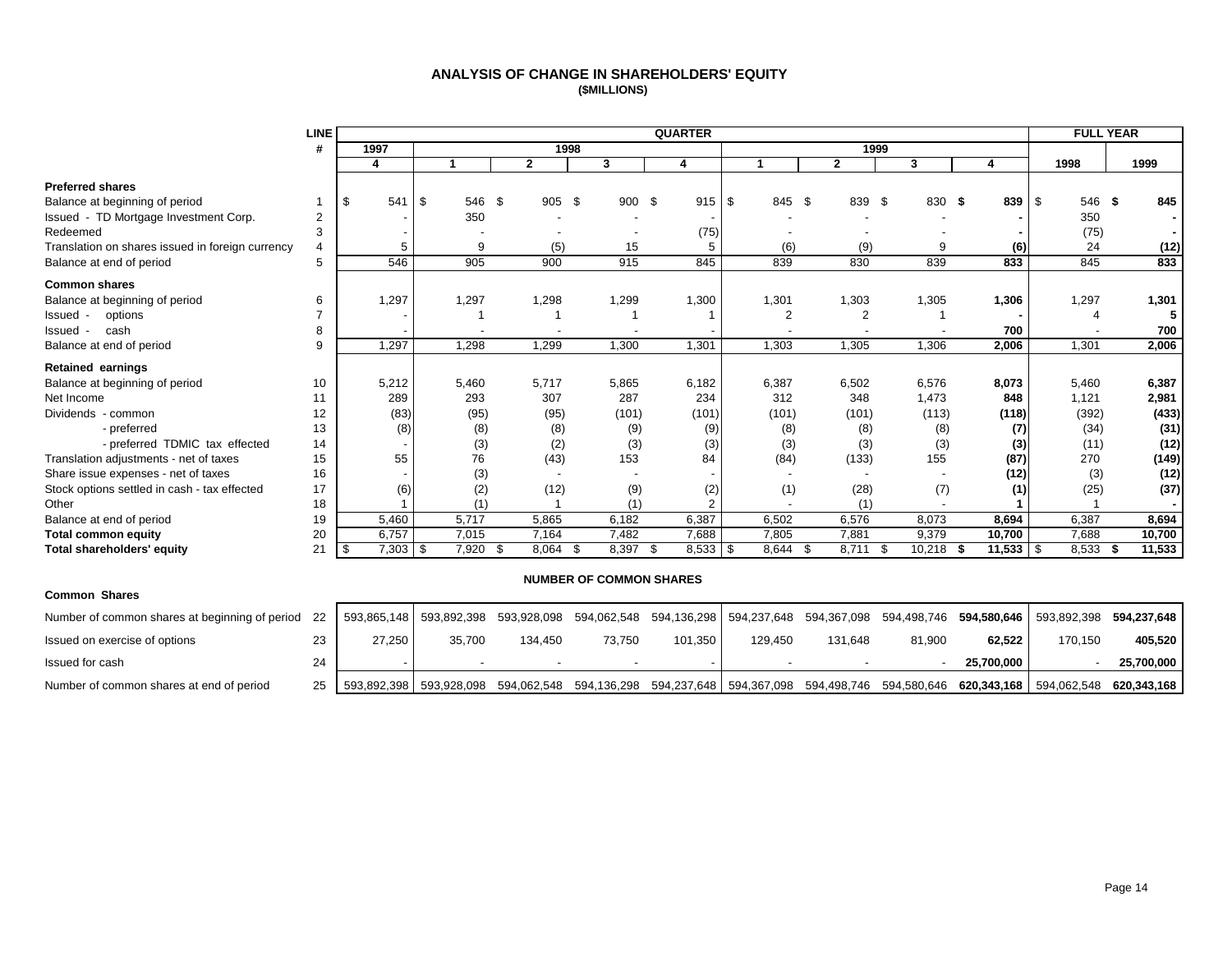## **RISK-WEIGHTED ASSETS AND CAPITAL (\$MILLIONS)**

<span id="page-16-0"></span>

|                                                      |                |     |         |              |                 |      |            | <b>AS AT QUARTER END</b> |    |                  |      |                |      |           |              |
|------------------------------------------------------|----------------|-----|---------|--------------|-----------------|------|------------|--------------------------|----|------------------|------|----------------|------|-----------|--------------|
|                                                      | <b>LINE</b>    |     | 1997    |              |                 | 1998 |            |                          |    |                  |      | 1999           |      |           |              |
|                                                      | #              |     | 4       | 1            | $\overline{2}$  |      | 3          | 4                        |    | 1                |      | $\overline{2}$ |      | 3         | 4            |
| <b>Balance sheet assets</b>                          |                |     |         |              |                 |      |            |                          |    |                  |      |                |      |           |              |
| Cash resources                                       | -1             | \$  | 1,414   | \$<br>1,043  | \$<br>1,261     | -\$  | $1,247$ \$ | 499                      | \$ | 1,554            | - \$ | 1,406          | - \$ | 1,517     | \$<br>1,109  |
| <b>Securities</b>                                    | 2              |     | 17,949  | 4,916        | 5,084           |      | 5,627      | 5,101                    |    | 5,784            |      | 5,727          |      | 6,043     | 6,956        |
| Loans                                                | 3              |     | 46,752  | 48,989       | 48,845          |      | 47,238     | 47,781                   |    | 51,085           |      | 53,762         |      | 55,274    | 54,280       |
| Customers' liability under acceptances               | 4              |     | 7,036   | 7,103        | 7,922           |      | 8,963      | 9,706                    |    | 10,003           |      | 8,641          |      | 8,319     | 8,286        |
| Other assets                                         | 5              |     | 4,922   | 4,717        | 4,578           |      | 4,042      | 5,192                    |    | 5,921            |      | 4,884          |      | 5,174     | 4,757        |
| <b>Total balance sheet assets</b>                    | 6              |     | 78,073  | 66,768       | 67,690          |      | 67,117     | 68,279                   |    | 74,347           |      | 74,420         |      | 76,327    | 75,388       |
| Off-balance sheet assets                             |                |     |         |              |                 |      |            |                          |    |                  |      |                |      |           |              |
| <b>Credit instruments</b>                            | $\overline{7}$ |     | 22,047  | 22,304       | 24,604          |      | 23,012     | 22,515                   |    | 21,468           |      | 21,806         |      | 20,154    | 19,347       |
| Derivative financial instruments                     | 8              |     | 2,765   | 2,924        | 3,206           |      | 3,133      | 5,007                    |    | 4,342            |      | 3,645          |      | 4,104     | 3,603        |
| <b>Total off-balance sheet assets</b>                | 9              |     | 24,812  | 25,228       | 27,810          |      | 26,145     | 27,522                   |    | 25,810           |      | 25,451         |      | 24,258    | 22,950       |
| Total risk-weighted asset equivalent - Credit risk   | 10             |     | 102,885 | 91,996       | 95,500          |      | 93,262     | 95,801                   |    | 100,157          |      | 99,871         |      | 100,585   | 98,338       |
| Total risk-weighted asset equivalent - Market risk * | 11             |     |         | 8,845        | 8,220           |      | 9,652      | 9,305                    |    | 10,451           |      | 11,182         |      | 10,186    | 10,146       |
| <b>Total risk-weighted assets</b>                    | 12             | \$  | 102,885 | \$100,841    | \$103,720       |      | \$102,914  | \$105,106                |    | \$110,608        | \$   | 111,053        |      | \$110,771 | \$108,484    |
| <b>CAPITAL</b><br>TIER <sub>1</sub>                  |                |     |         |              |                 |      |            |                          |    |                  |      |                |      |           |              |
| Common shareholders' equity                          | 13             | -\$ | 6,757   | \$<br>7,015  | \$<br>7,164     | \$   | 7,482      | \$<br>7,688              | \$ | 7,805            | \$   | 7,881          | \$   | 9,379     | \$<br>10,700 |
| Qualifying preferred shares                          | 14             |     | 546     | 905          | 901             |      | 915        | 845                      |    | 839              |      | 830            |      | 839       | 833          |
| Non-controlling interest in subsidiary               | 15             |     |         |              |                 |      |            |                          |    |                  |      |                |      | 380       | 335          |
| Less: goodwill and intangibles in excess of 5% limit | 16             |     | (522)   | (756)        | (734)           |      | (915)      | (958)                    |    | (928)            |      | (882)          |      | (899)     | (892)        |
| Total Tier 1 capital                                 | 17             |     | 6,781   | 7,164        | 7,331           |      | 7,482      | 7,575                    |    | 7,716            |      | 7,829          |      | 9,699     | 10,976       |
| TIER <sub>2</sub>                                    |                |     |         |              |                 |      |            |                          |    |                  |      |                |      |           |              |
| Subordinated notes                                   | 18             |     | 3,391   | 3,463        | 3,425           |      | 3,543      | 3,606                    |    | 3,559            |      | 3,411          |      | 3,490     | 3,217        |
| Less: amortization of subordinated notes             | 19             |     | (107)   | (109)        | (119)           |      | (125)      | (257)                    |    | (292)            |      | (221)          |      | (427)     | (346)        |
| General allowance for credit losses                  | 20             |     | 402     | 425          | 447             |      | 643        | 636                      |    | 744              |      | 740            |      | 749       | 753          |
| Total Tier 2 capital                                 | 21             |     | 3,686   | 3,779        | 3,753           |      | 4,061      | 3,985                    |    | 4,011            |      | 3,930          |      | 3,812     | 3,624        |
| Other deductions                                     | 22             |     | (13)    | (15)         | (17)            |      | (47)       | (24)                     |    | (24)             |      | (25)           |      | (43)      | (150)        |
| <b>Total capital</b>                                 | 23             | -\$ | 10,454  | \$<br>10,928 | \$<br>11,067 \$ |      | 11,496     | \$<br>11,536             | -S | 11,703 \$        |      | 11,734         | \$   | 13,468    | \$<br>14,450 |
| <b>Capital ratios</b><br>Canadian                    |                |     |         |              |                 |      |            |                          |    |                  |      |                |      |           |              |
| Tier 1 capital                                       | 24             |     | 6.6     | 7.1          | 7.1             |      | 7.3        | 7.2                      |    | $\overline{7.0}$ |      | 7.0            |      | 8.7       | 10.1         |
| <b>Total capital</b>                                 | 25             |     | 10.2    | 10.8         | 10.7            |      | 11.2       | 11.0                     |    | 10.6             |      | 10.6           |      | 12.1      | 13.3         |
| U.S. basis                                           |                |     |         |              |                 |      |            |                          |    |                  |      |                |      |           |              |
| Tier 1 capital                                       | 26             |     | 6.4     | 6.9          | 6.9             |      | 7.1        | 6.9                      |    | 6.7              |      | 6.7            |      | 8.4       | 9.9          |
| <b>Total capital</b>                                 | 27             |     | 9.8     | 10.3         | 10.5            |      | 11.0       | 10.8                     |    | 10.5             |      | 10.7           |      | 12.2      | 13.1         |

\* Market risk rules for trading securities in effect from Q1/98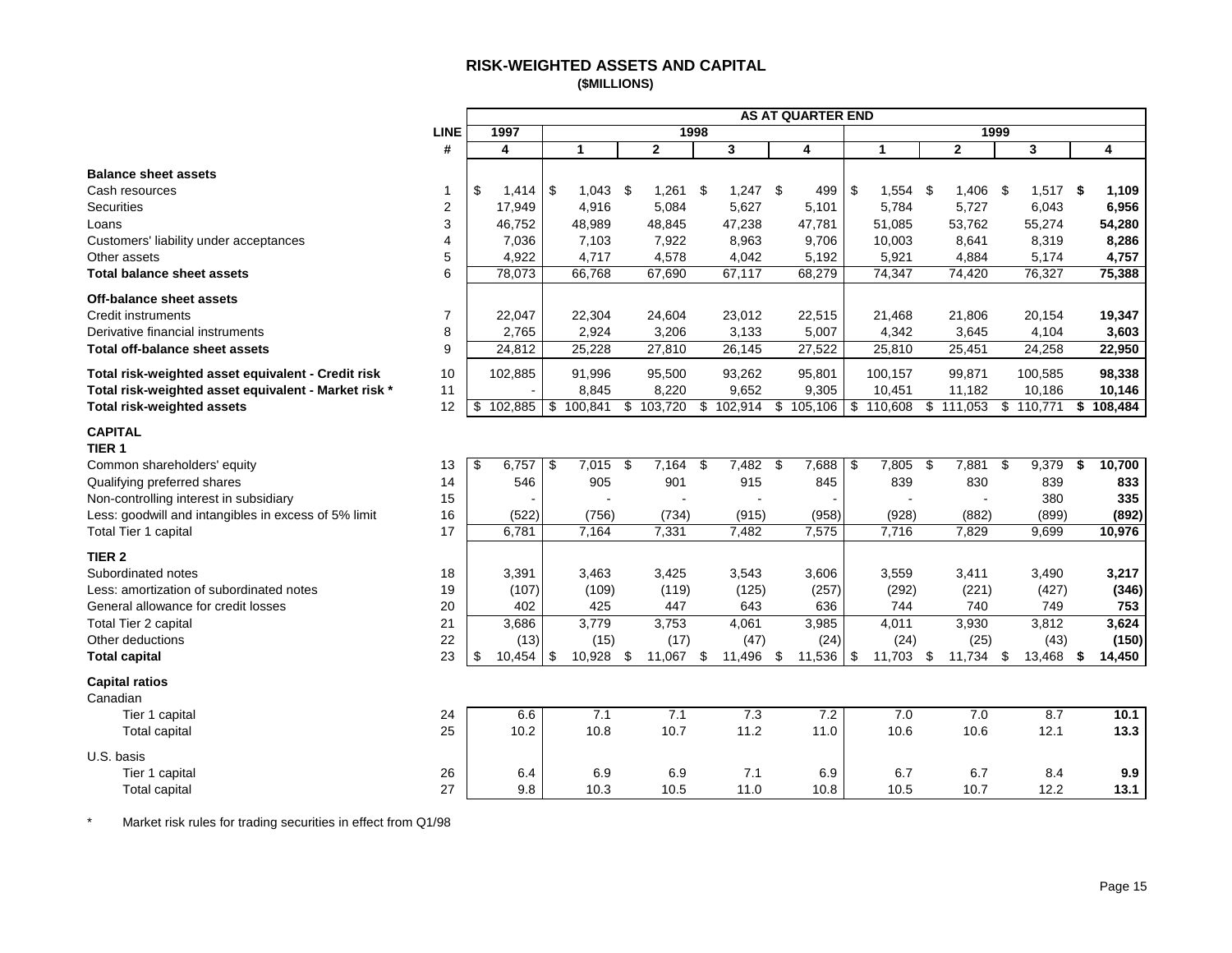# **DERIVATIVES (\$MILLIONS)**

<span id="page-17-0"></span>

|                               |             |               |    |         |               |               | <b>AS AT QUARTER END</b> |      |         |               |      |           |      |           |
|-------------------------------|-------------|---------------|----|---------|---------------|---------------|--------------------------|------|---------|---------------|------|-----------|------|-----------|
|                               | <b>LINE</b> | 1997          |    |         | 1998          |               |                          |      |         |               | 1999 |           |      |           |
|                               | #           | 4             |    | 1       | $\mathbf{2}$  | 3             | 4                        |      | 1       | $\mathbf{2}$  |      | 3         |      | 4         |
|                               |             |               |    |         |               |               |                          |      |         |               |      |           |      |           |
| <b>Interest Rate</b>          |             |               |    |         |               |               |                          |      |         |               |      |           |      |           |
| Notional Principal            | 1           | \$<br>385,242 | \$ | 418,190 | \$<br>400,398 | \$<br>420,679 | \$<br>467,072            | \$   | 470,013 | \$<br>544,798 | \$   | 633,683   | \$   | 706,425   |
| Replacement Cost              | 2           | 3,599         |    | 4,031   | 4,325         | 4,482         | 6,701                    |      | 6,782   | 5,906         |      | 5,871     |      | 5,833     |
| <b>Credit Equivalent</b>      | 3           | 4,729         |    | 5,251   | 5,727         | 5,877         | 8,372                    |      | 8,495   | 7,663         |      | 7,770     |      | 7,803     |
| Risk-Weighted                 | 4           | 1,277         |    | 1,390   | 1,543         | 1,433         | 2,133                    |      | 2,108   | 1,840         |      | 1,887     |      | 1,922     |
| <b>Foreign Exchange</b>       |             |               |    |         |               |               |                          |      |         |               |      |           |      |           |
| Notional Principal            | 5           | 242,815       |    | 240,266 | 256,934       | 202,769       | 351,471                  |      | 308,549 | 325,292       |      | 335,927   |      | 343,472   |
| <b>Replacement Cost</b>       | 6           | 3,616         |    | 4,349   | 3,374         | 4,368         | 7,386                    |      | 4,931   | 4,949         |      | 4,581     |      | 4,265     |
| <b>Credit Equivalent</b>      | 7           | 7,256         |    | 8,158   | 7,497         | 8,011         | 13,237                   |      | 10,254  | 10,435        |      | 10,652    |      | 10,505    |
| Risk-Weighted                 | 8           | 2,013         |    | 2,256   | 2,106         | 2,155         | 4,252                    |      | 3,266   | 3,350         |      | 3,442     |      | 2,745     |
| <b>Other</b>                  |             |               |    |         |               |               |                          |      |         |               |      |           |      |           |
| Notional Principal            | 9           | 13,770        |    | 7,110   | 18,276        | 26,186        | 31,041                   |      | 36,103  | 28,548        |      | 32,390    |      | 34,507    |
| <b>Replacement Cost</b>       | 10          | 173           |    | 108     | 184           | 405           | 450                      |      | 470     | 305           |      | 762       |      | 918       |
| <b>Credit Equivalent</b>      | 11          | 1,112         |    | 568     | 1,488         | 2,426         | 2,854                    |      | 2,558   | 2,446         |      | 3,446     |      | 3,527     |
| Risk-Weighted                 | 12          | 385           |    | 239     | 534           | 751           | 895                      |      | 816     | 772           |      | 1,222     |      | 1,263     |
| <b>Total Derivatives</b>      |             |               |    |         |               |               |                          |      |         |               |      |           |      |           |
| Notional Principal            | 13          | 641,827       |    | 665,566 | 675,608       | 649,634       | 849.584                  |      | 814,665 | 898.638       |      | 1,002,000 |      | 1,084,404 |
| <b>Replacement Cost</b>       | 14          | 7,388         |    | 8,488   | 7,883         | 9,255         | 14,537                   |      | 12,183  | 11,160        |      | 11,214    |      | 11,016    |
| <b>Credit Equivalent</b>      | 15          | 13,097        |    | 13,977  | 14,712        | 16,314        | 24,463                   |      | 21,307  | 20,544        |      | 21,868    |      | 21,835    |
| Risk-Weighted                 | 16          | 3,675         |    | 3,885   | 4,183         | 4,339         | 7,280                    |      | 6,190   | 5,962         |      | 6,551     |      | 5,930     |
| Netting & Collateral - Impact | 17          | (910)         |    | (961)   | (977)         | (1,206)       | (2, 273)                 |      | (1,848) | (2, 317)      |      | (2, 447)  |      | (2, 327)  |
| Net Risk-Weighted             | 18          | \$<br>2,765   | \$ | 2,924   | \$<br>3,206   | \$<br>3,133   | \$<br>5,007              | - \$ | 4,342   | \$<br>3,645   | - \$ | 4,104     | - \$ | 3,603     |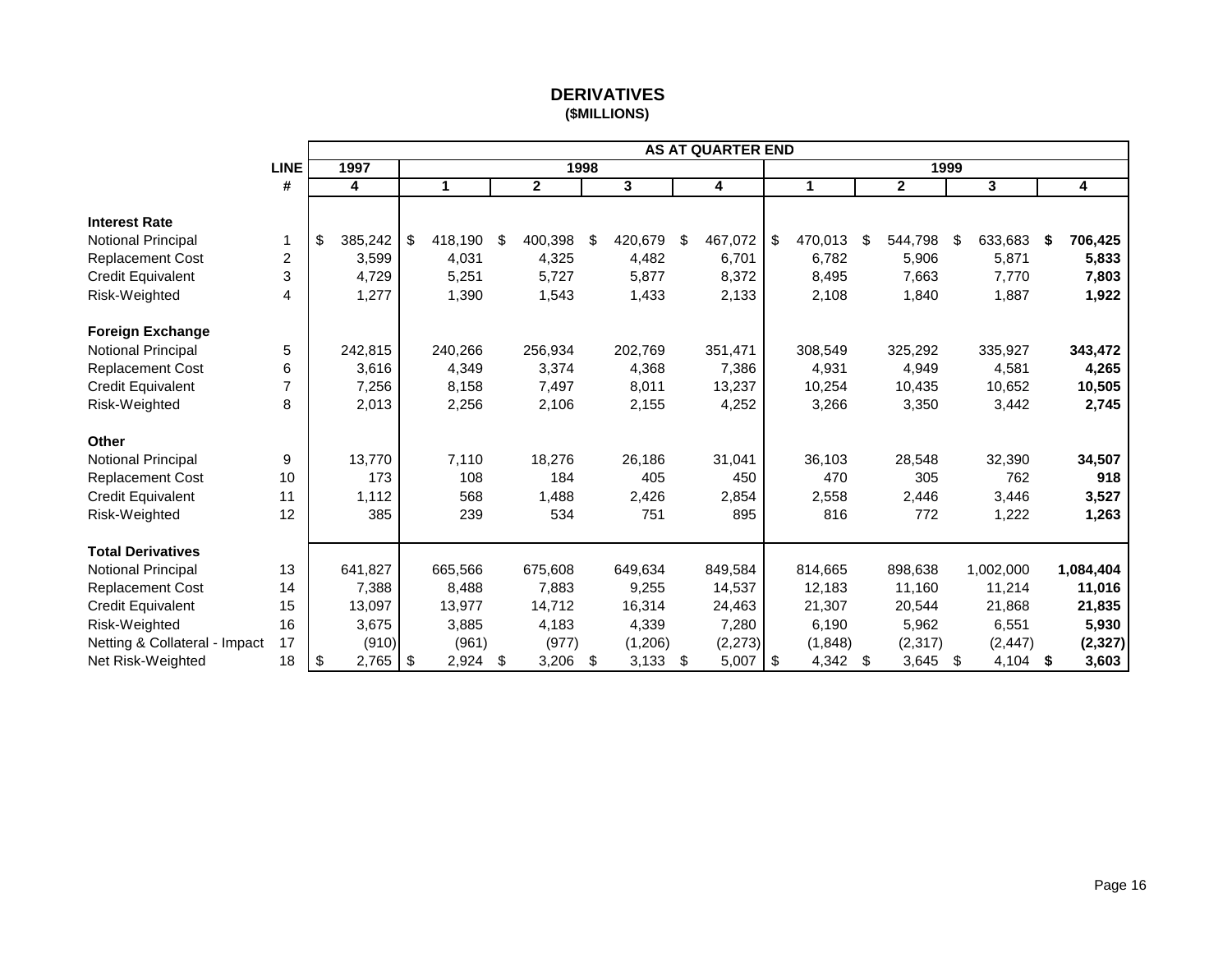# **NET IMPAIRED LOANS BY SECTOR AND GENERAL ALLOWANCES (\$MILLIONS)**

<span id="page-18-0"></span>

|                                                                             |                |           |     |          |              |      |          | <b>AS AT QUARTER END</b> |           |                |      |          |           |
|-----------------------------------------------------------------------------|----------------|-----------|-----|----------|--------------|------|----------|--------------------------|-----------|----------------|------|----------|-----------|
|                                                                             | <b>LINE</b>    | 1997      |     |          |              | 1998 |          |                          |           |                | 1999 |          |           |
|                                                                             | #              | 4         |     | 1        | $\mathbf{2}$ |      | 3        | 4                        | 1         | $\overline{2}$ |      | 3        | 4         |
| <b>DOMESTIC</b>                                                             |                |           |     |          |              |      |          |                          |           |                |      |          |           |
| Personal                                                                    | -1             | \$<br>66  | \$  | 87       | \$<br>85     | \$   | 83       | \$<br>92                 | \$<br>71  | \$<br>29       | \$   | 39       | \$<br>73  |
| Commercial                                                                  | 2              | 112       |     | 88       | 71           |      | 77       | 115                      | 143       | 128            |      | 124      | 213       |
| Corporate                                                                   | 3              | 92        |     | 107      | 111          |      | 83       | 103                      | 41        | 29             |      | 20       | 54        |
| Total domestic net of specific provisions                                   | 4              | 270       |     | 282      | 267          |      | 243      | 310                      | 255       | 186            |      | 183      | 340       |
| <b>INTERNATIONAL</b>                                                        |                |           |     |          |              |      |          |                          |           |                |      |          |           |
| U.S.A.                                                                      | 5              | 53        |     | 218      | 89           |      | 73       | 40                       | 29        | 64             |      | 116      | 102       |
| Other international                                                         | 6              |           |     | 9        | 13           |      | 13       | 11                       | 8         | 39             |      | 13       | 13        |
| Total international net of specific provisions                              | $\overline{7}$ | 53        |     | 227      | 102          |      | 86       | 51                       | 37        | 103            |      | 129      | 115       |
| Total impaired loans net of specific provisions                             | 8              | 323       |     | 509      | 369          |      | 329      | 361                      | 292       | 289            |      | 312      | 455       |
| General allowance for credit losses                                         | 9              | 402       |     | 425      | 447          |      | 650      | 620                      | 723       | 716            |      | 723      | 712       |
| <b>TOTAL NET IMPAIRED LOANS</b>                                             | 10             | (79)      |     | 84       | (78)         |      | (321)    | (259)                    | (431)     | (427)          |      | (411)    | (257)     |
| Allowance for credit losses                                                 | 11             | 585       |     | 644      | 668          |      | 900      | 876                      | 1,067     | 1,117          |      | 1,114    | 966       |
| <b>TOTAL GROSS IMPAIRED LOANS</b>                                           | 12             | \$<br>506 | \$  | 728      | \$<br>590    | \$   | 579      | \$<br>617                | \$<br>636 | \$<br>690      | \$   | 703      | \$<br>709 |
|                                                                             |                |           |     |          |              |      |          |                          |           |                |      |          |           |
| Allowance for credit losses as a % of gross impaired loans                  | 13             | 115.6%    |     | 88.5%    | 113.2 %      |      | 155.5%   | 142.0%                   | 167.8%    | 161.9%         |      | 158.5%   | 136.2 %   |
| Total Loans (Page 13, line 12)                                              | 14             | \$86,738  |     | \$92,500 | \$93,118     |      | \$93,754 | \$94,874                 | \$98,108  | \$99,258       |      | \$98,431 | \$96,525  |
| Net impaired loans as a % of net loans                                      | 15             | $-0.1%$   |     | 0.1%     | $-0.1%$      |      | $-0.3%$  | $-0.3%$                  | $-0.4%$   | $-0.4%$        |      | $-0.4%$  | $-0.3%$   |
| <b>GENERAL ALLOWANCE FOR CREDIT LOSSES</b>                                  |                |           |     |          |              |      |          |                          |           |                |      |          |           |
| Loans (line 9 above)                                                        | 16             | \$<br>402 | \$  | 425      | \$<br>447    | \$   | 650      | \$<br>620                | \$<br>723 | \$<br>716      | \$   | 723      | \$<br>712 |
| Derivative financial instruments and loan underwriting commitments          | 17             |           |     |          |              |      |          | 16                       | 21        | 24             |      | 26       | 41        |
| Total general allowance for regulatory capital reporting (line 20, page 15) | 18             | \$<br>402 | -\$ | 425      | \$<br>447    | \$   | 650      | \$<br>636                | \$<br>744 | \$<br>740      | \$   | 749      | \$<br>753 |